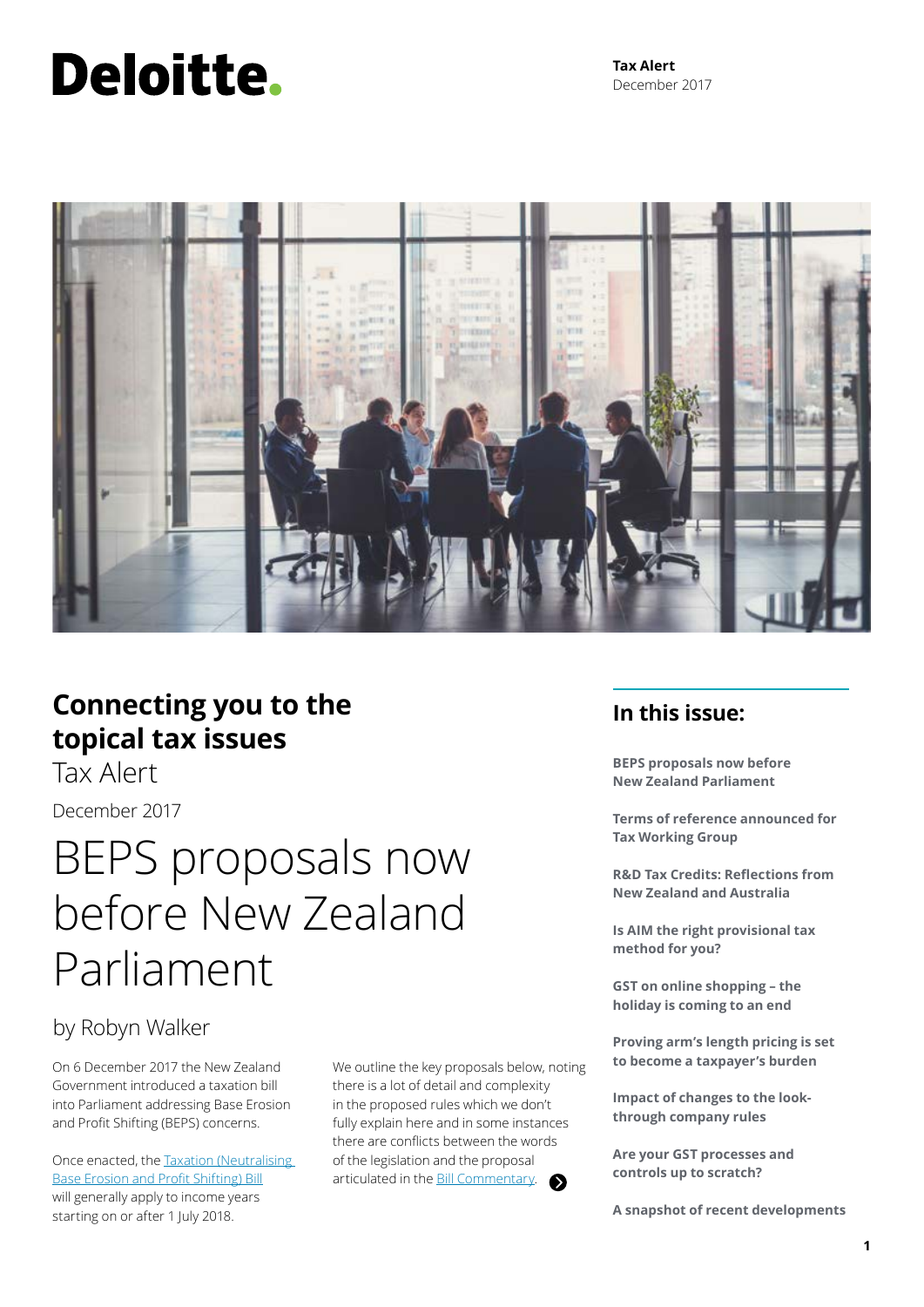#### **Interest Limitation Rules**

Historically New Zealand has used its thin capitalisation rules to limit the amount of debt that can be held in New Zealand, with transfer pricing rules applying to ensure the rate of interest on debt is appropriate. There has been a concern expressed by Officials that the transfer pricing rules are too fact dependent and subjective, too hard to police, and overall not wholly effective at keeping interest deductions in New Zealand to an appropriate level.

The new rules were perhaps the most controversial proposals when consultation occurred earlier this year, however some refinement of the original proposals has taken place. At a high level, the new rules are as follows:

- **•** Introducing a "restricted transfer pricing" approach to pricing related-party loans between a non-resident lender and a New Zealand-resident borrower. Under this approach, there are a series of real or assumed credit ratings that can be applied to determine the appropriate interest rate in certain circumstances. In limited circumstances it could be the borrower's own credit rating for long-term unsecured debt; in others it will be higher of BBB- and the rating that would be given if the borrower had a debt ratio of less than 40%; in other circumstances it will be the higher of the borrower's credit rating and the highest credit rating in the borrower's worldwide group minus one notch (this option is referred to as the "safe harbour" option). The option a taxpayer uses will be influenced by whether the taxpayer is considered to be at a high risk of BEPS behaviour. A taxpayer is categorised as a high risk of BEPS if they fail one or more of the following tests:
	- The borrower has a greater than 40% debt to asset ratio, or they exceed the 110% worldwide debt test; or
	- Borrowing comes from a jurisdiction where the lender is subject to a lower than 15% tax rate; or
	- The borrower has an incomeinterest ratio of less than 3.3 (this is referred to as an EBITDA test).

A de minimis rule applies to exempt taxpayers from these rules if related-party cross-border loans are less than \$10million.

- **•** Once a credit rating is established, further features of the debt need to considered and/or disregarded when pricing the debt. These features include the term of the loan and whether the debt is subordinated.
- **•** Specific rules apply to taxpayers who are insurers or in the business of lending.
- **•** Amendments are being made to the existing thin capitalisation rules, including:
	- Changing the way debts and assets are measured by subtracting non-debt liabilities from the value of assets for the purposes of the thin capitalisation calculation;
- Introducing a de minimis rule to reduce compliance costs for smaller businesses;
- Amending the rules for taxpayers caught under the "acting together" tests to ensure the rules work as originally intended;
- Clarifying the circumstances in which a taxpayer can use an alternative asset valuation from that used in the financial statements;
- Introducing a further avoidance rule to prevent manipulation of debt and asset values at balance date;
- Extending owner-linked debt provisions to trusts;
- Providing a limited exemption from the thin capitalisation rules for certain government infrastructure projects.

#### **Permanent Establishment Rules**

New rules will target large multinationals (at least €750million consolidated global turnover) that structure arrangements to avoid having a permanent establishment (PE) in New Zealand. The new rules will deem a non-resident entity to have a

PE in New Zealand if a related party is conducting sales activity in New Zealand in a manner designed to avoid tax.

These rules attribute activities for the related party to the PE. Of some concern is that these rules have been explicitly designed to apply regardless of any contrary positions under New Zealand's Double Tax Agreements (DTAs), unless that DTA incorporates the OECD's latest PE article (Article 12(1) of the Multilateral Convention).

#### **Transfer Pricing Rules**

A raft of changes are being made to the transfer pricing rules to make them more robust and to achieve greater alignment with Australian transfer pricing rules. Changes include:

- **•** Including a reference to the OECD transfer pricing guidelines in the Income Tax Act 2007;
- **•** Giving priority to the economic substance and conduct of parties over the terms of a legal contract;
- **•** Providing Inland Revenue with the ability to disregard or replace transfer pricing arrangements which are not commercially rational;
- **•** Extending the application of the transfer pricing rules to transactions where nonresident investors are "acting in concert" to effectively control a New Zealand entity;
- **•** Shifting the onus of proof from the Commissioner to the taxpayer (consistent with the approach for other tax matters);
- **•** Extending the time bar that limits Inland Revenue's ability to reassess transfer pricing positions from four years to seven years.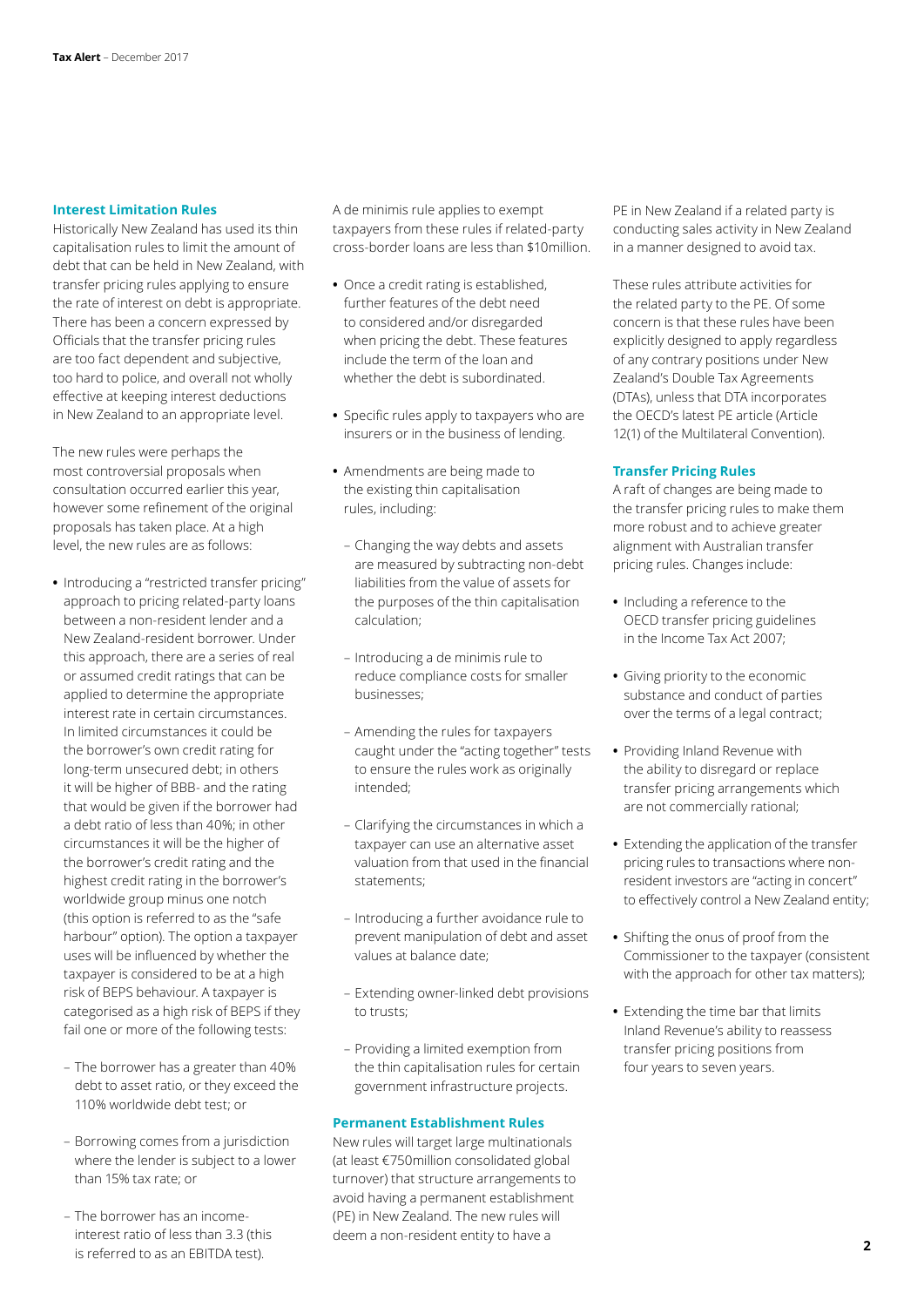

#### **Country-by-Country Reporting**

The requirement for New Zealand headquartered multinational groups with annual consolidated group revenue of €750million or more to prepare and file a country-by-country report will be codified in legislation.

#### **Hybrid and Branch Mismatch Rules**

The Bill includes a comprehensive adoption of the OECD hybrid recommendations with modification for the New Zealand context. The proposed rules are designed to address the following hybrid and branch mismatches:

- **•** Hybrid financial instruments;
- **•** Disregarded hybrid payments;
- **•** Structures producing double deductions;
- **•** Reverse hybrids;
- **•** Dual resident entities;
- **•** Imported mismatches; and
- **•** Deemed branch payment and payee mismatches.

#### **Other policy matters**

A number of other policy matters are included in the Bill:

**•** The Bill proposes amendments to allow the Commissioner to request offshore information held by large

multinational groups and introduces a new civil penalty imposing fines of up to \$100,000 on a large multinational group member who has failed to comply with a request for information. This rule will apply from the date of enactment.

- **•** A new rule is proposed to allow Inland Revenue to collect tax owed by a member of a large multinational group from any wholly-owned (local) group member.
- **•** A new deemed source rule is proposed which will deem an item of income to have a New Zealand source if New Zealand has a right to tax that item of income under a DTA.
- **•** An amendment is proposed to ensure that no deductions for the reinsurance of life insurance policies are available if the premium income on that policy is not taxable in New Zealand.

#### **Deloitte Comment**

This Tax Bill contains some of the most complex legislation produced in recent memory. It will take considerable time and effort to come to grips with all the proposals contained within the Bill and what they mean for taxpayers. Of most concern is the manner in which the rules propose to override existing OECD arm's length concepts for the pricing of debt and existing DTAs. The concern is that such proposals have New Zealand going against existing international norms as well as effectively seeking to legislate itself out of previously agreed DTA positions.

With most proposals coming into effect from income years beginning on or after 1 July 2018, this doesn't leave much time for taxpayers to prepare.

The next steps are for the Bill to be read in Parliament for a first time, after which it will be referred to the Finance and Expenditure Committee who should then call for public submissions on the Bill.

Keep an eye on [www.taxathand.com](http://www.taxathand.com/)  or our Tax@Hand mobile app for more detailed commentary on these proposals.

For more information please contact your usual Deloitte advisor.



**Robyn Walker National Technical Director** Tel: +64 4 470 3615 Email: robwalker@deloitte.co.nz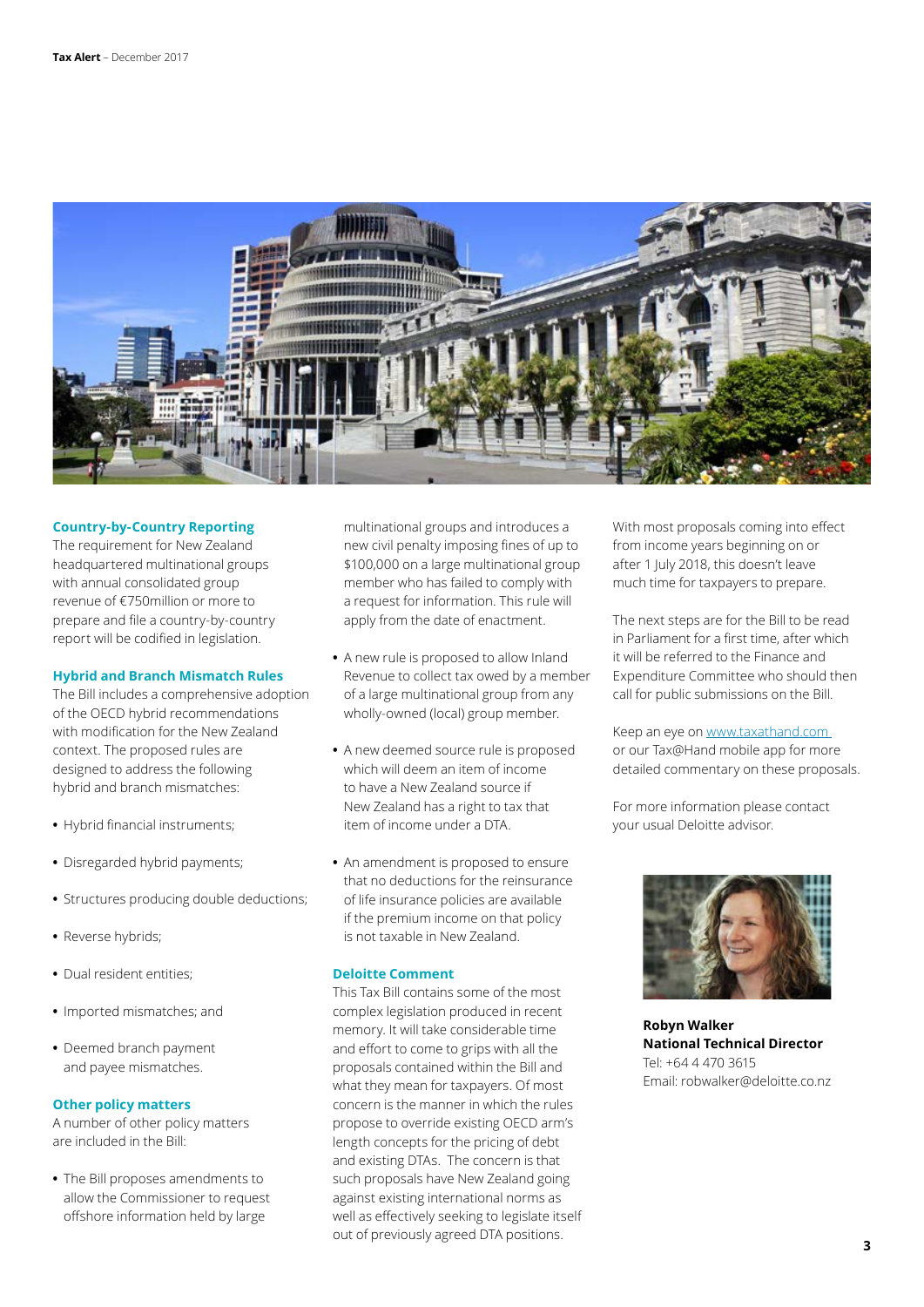## Terms of reference announced for Tax Working Group

by Veronica Harley



The 100 day plan of the new coalition Government includes the establishment of a Tax Working Group (the Group) to consider changes that would improve the structure, fairness and balance of the tax system. In November 2017, the Ministers of Finance and Revenue announced the terms of reference for the Group. It was also announced that the Group would be chaired by Sir Michael Cullen who was a former minister of finance and revenue in the previous Labour Government, with the rest of the members to be announced prior to Christmas 2017. The membership will be diverse and will include representatives from all sectors of the New Zealand economy. It will not only include tax and finance experts, but also representatives from the business and community sectors

plus Māori representation. The Group will be supported by a secretariat of officials from Treasury and Inland Revenue and will have an independent advisor to analyse the various sources of advice received.

The Group will have a wide mandate to look at New Zealand's tax system and this has been broadly framed as follows:

- **•** Whether the tax system operates fairly in relation to taxpayers, income, assets and wealth,
- **•** Whether the tax system promotes the right balance between supporting the productive economy and the speculative economy,



**Veronica Harley Associate Director** Tel: +64 9 303 0968 Email: vharley@deloitte.co.nz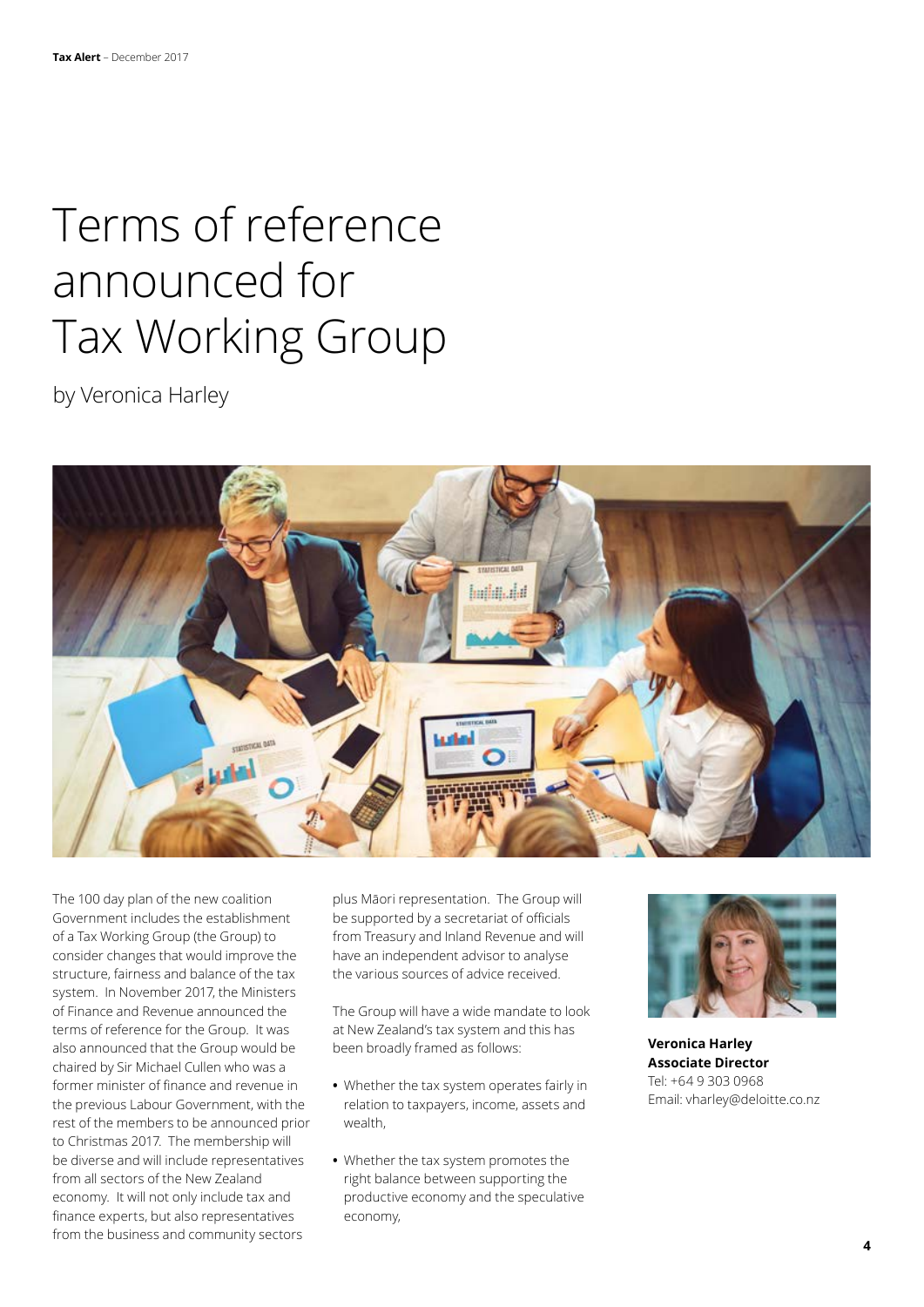- **•** Whether there are changes to the tax system which would make it more fair, balanced and efficient, and
- **•** Whether there are other changes which would support the integrity of the income tax system, having regard to the interaction of the systems for taxing companies, trusts, and individuals.

In examining the points above, the Working Group has been tasked to consider in particular the following:

- **•** The economic environment that will apply over the next 5-10 years, taking into account demographic change, and the impact of changes in technology and employment practices, and how these are driving different business models,
- **•** Whether a system of taxing capital gains or land (not applying to the family home or the land under it), or other housing tax measures, would improve the tax system,
- **•** Whether a progressive company tax (with a lower rate for small companies) would improve the tax system and the business environment, and
- **•** What role the taxation system can play in delivering positive environmental and ecological outcomes, especially over the longer term.

However, the Government has specifically ruled out any increase in income tax or GST tax rate, the introduction of an inheritance tax, any other changes that would apply taxation to the family home or the land thereunder and the adequacy of the personal tax system. Further, the Group will not focus on the technical matters already under review as part of the Tax Policy Work program including international tax under the Base Erosion and Profit Shifting agenda and policy changes as part of Inland Revenue's Business Transformation programme.

With regard to the issue of GST on low value purchases, the Government has stated the following: "The Group will have the opportunity to look at that issue, but it does not have a mandate to consider the GST rate. As the Working Group is mandated to consider fairness in the tax system, it will be able to review fairness across what GST is collected on. Due to this work already being started by the previous government, the Working Group will be given the ability to report back early on this issue, as appropriate".

Final recommendations to Ministers are expected by February 2019. In terms of implementation, no significant changes will be implemented until the 2021 tax year, however the statement notes that where work was already underway, such as GST on online-purchases, it may be possible to make progress ahead of that timeframe.

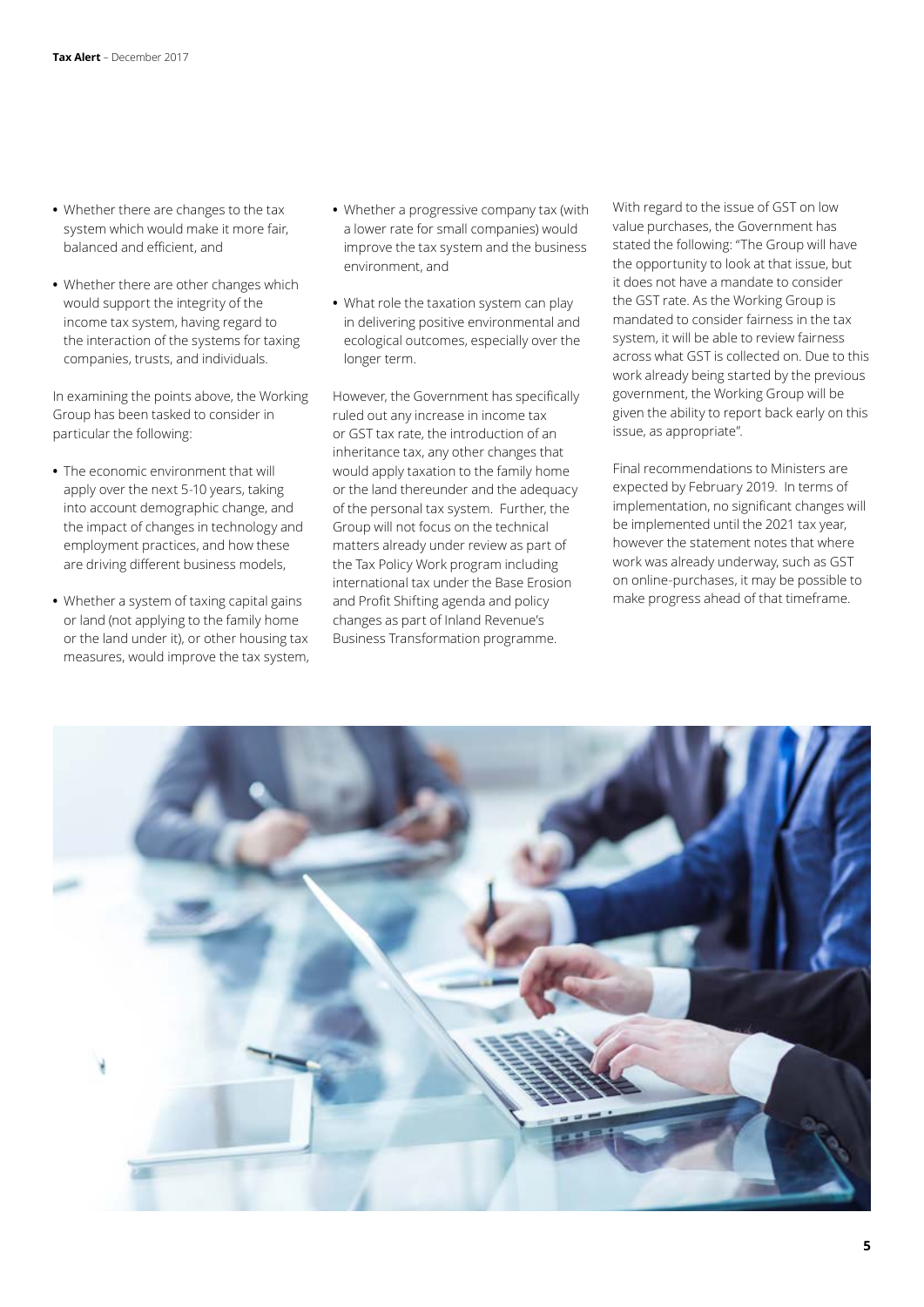## R&D Tax Credits: Reflections from New Zealand and Australia

By Aaron Thorn & Greg Pratt



New Zealand has historically underperformed its OECD counterparts in the investment of its businesses in Research and Development (R&D). Whilst the broader benefits of R&D in growing an economy are accepted, the debate has continued as to the best way to encourage and incentivise a higher level of business R&D investment.

For the 2008/09 income year, New Zealand arguably had one of the world's best R&D Tax Credit regimes which gave innovative businesses a potential 15% tax credit for R&D. Alas, for political reasons that regime only lasted one year, but with the formation of the 52nd Government of New Zealand we now have the prospect of

a revived R&D Tax Credit Regime back on the table. Not only that, but the Minister of Research, Science and Innovation, Hon Dr Megan Woods, has set an ambitious timetable of having a 12.5% R&D tax credit regime in place for the 2018/19 income year (this timeline is subject to receiving and considering official advice, which we would expect to recommend a later application date). With such an ambitious timeline, the most efficient approach for everyone would be to reenact the rules which applied in 2008/09.

Given this initiative is being driven by the Minister of Research, Science and Innovation rather than the Minister of Revenue, it has so far avoided being

included in the range of tax topics to be analysed by the Tax Working Group.

So what does an R&D tax credit regime mean for taxpayers? Well it is one more avenue for taxpayers being encouraged and supported to invest in innovation, delivered in a way which doesn't require applying for grant funding. Our expectation is the new R&D tax credit regime will sit alongside grant based funding, and the existing R&D tax loss cash back regime (refer to our [December 2016](https://www2.deloitte.com/nz/en/pages/tax-alerts/articles/r-and-tax-credits-our-experience-to-date.html) Tax Alert for more information about this regime).

**6** regime will work, we thought it was worth As we wait for more details on how the new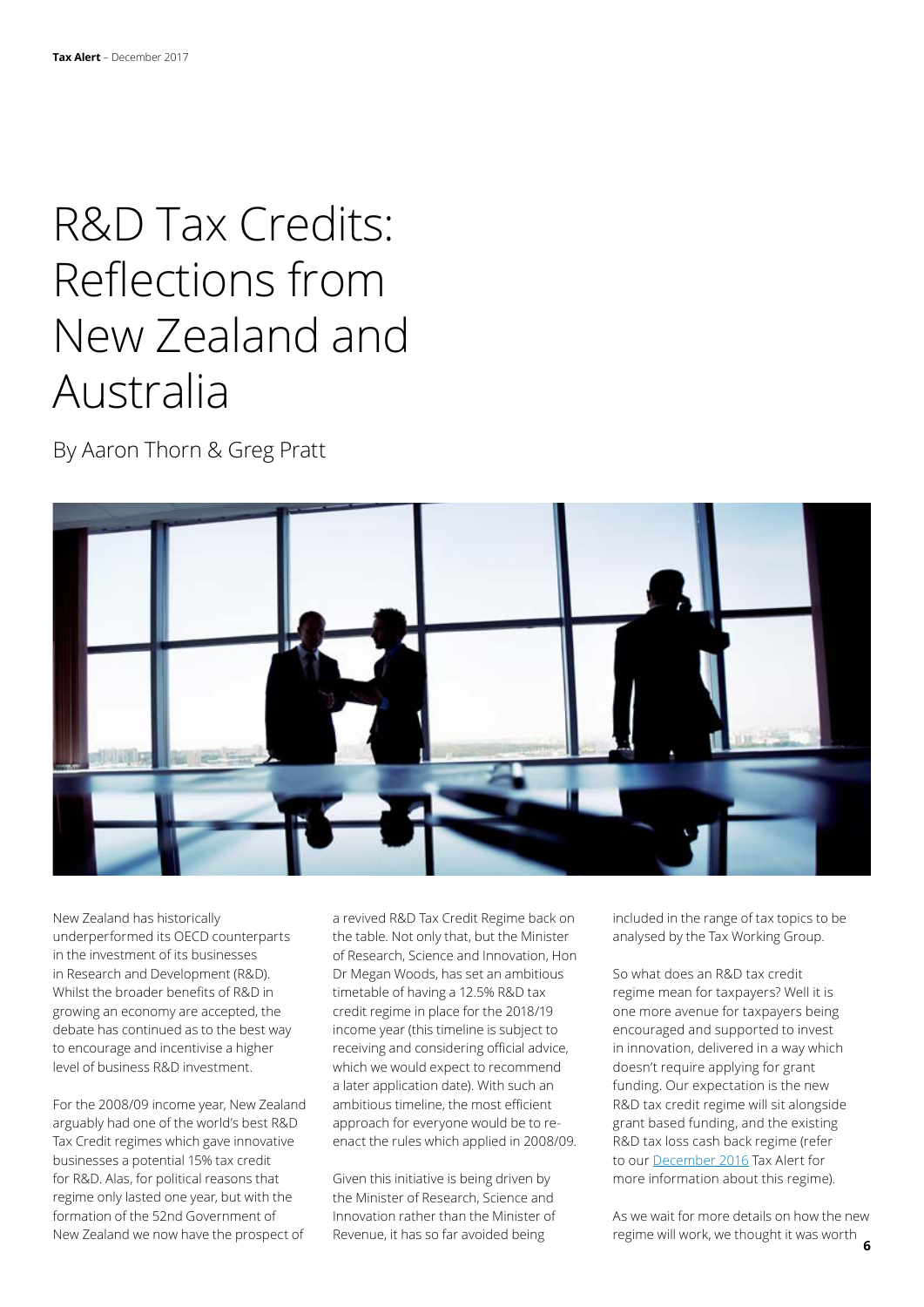reflecting on how the R&D tax credit regime operated in 2008/09 and what Australia has done in this area in recent years.

#### **The New Zealand Experience**

In the 2008/09 income year claims were made for R&D Tax Credits which totalled \$154 million (source: IRD Annual Report 2010), this was roughly in line with the forecast cost of the regime of \$630 million over four years when the regime was first introduced.

The purpose of the R&D tax credit regime was to encourage greater innovation and dynamism in New Zealand businesses and to make New Zealand a more attractive location for innovative businesses. Because of the political issues surrounding the R&D Tax Credit regime, with taxpayers knowing that the regime only had a single year of life, in our experience fewer taxpayers made the effort to understand the regime and make claims that might have otherwise been the case. It was too soon to be able to comment on whether the previous regime was successful in encouraging innovation.

The Inland Revenue invested heavily in preparing guidance on the operation of the regime. In our experience Inland Revenue robustly tested a number of claims made by taxpayers, but on the whole was accepting of credits that taxpayers thought they were eligible for.

#### **The Australian Experience**

The Australian R&D Tax Incentive regime operates in a slightly different fashion to the old New Zealand R&D Tax Credit regime, whereby rather than receiving a tax credit, tax offsets are available. There are two rates:

- **•** a 43.5% refundable tax offset which is available to companies with a turnover under \$20m. If companies have sufficient tax losses, this entire amount can be refunded; if the company is tax paying, the benefit equates to a 16% tax credit (given the small business tax rate of 27.5%).
- **•** a 38.5% non-refundable tax offset which is available to companies with a turnover of \$20m or greater. If a company is in

tax losses, this benefit is carried forward (similar to tax losses); if the company is tax paying, the benefit generally equates to a 8.5% tax credit (given the standard corporate tax rate of 30%).

In recent years we have seen a continual tightening of the R&D rules in order to restrict the ability of businesses to claim the tax offsets and to place limits on the level of R&D tax incentives available. The objective of these recent changes is to constrain fiscal costs.

In addition, a review of the R&D Tax Incentive was requested by the Australian Government as part of the National Innovation and Science Agenda announcements back in 2015. The aim of this review was to identify opportunities to improve the effectiveness and integrity of the program. Six recommendations to improve the program were made in the review. Key recommendations included retaining the current definitions of R&D activities, the introduction of a collaboration premium for certain R&D expenditure incurred with publicly funded research organisations and the capping of cash refunds available to companies. There have been significant delays in the Australian Government announcing which, if any, of the review recommendations will be adopted, with latest thinking suggesting there will be announcements made before the end of 2017.

Despite the continual tightening of the rules, the Australian Government has continued to invest significantly in the R&D Tax Incentive regime, which continues to be the Federal Government's primary mechanism to support innovation in Australia.

#### **Conclusion**

The commitment of the Government to do something to encourage R&D is pleasing. While we are still to find out the finer details of what the tax rules will be and when they will apply, businesses may now wish to consider whether the future existence of an R&D tax credit may improve the viability of innovative projects which may otherwise be high risk marginal investments.



**Aaron Thorn Partner** Tel: +64 3 363 3813 Email: athorn@deloitte.co.nz



**Greg Pratt National Leader, Global Investment and Innovation Incentives, Australia** Tel: +61 (7) 3308 7215 Email: gpratt@deloitte.com.au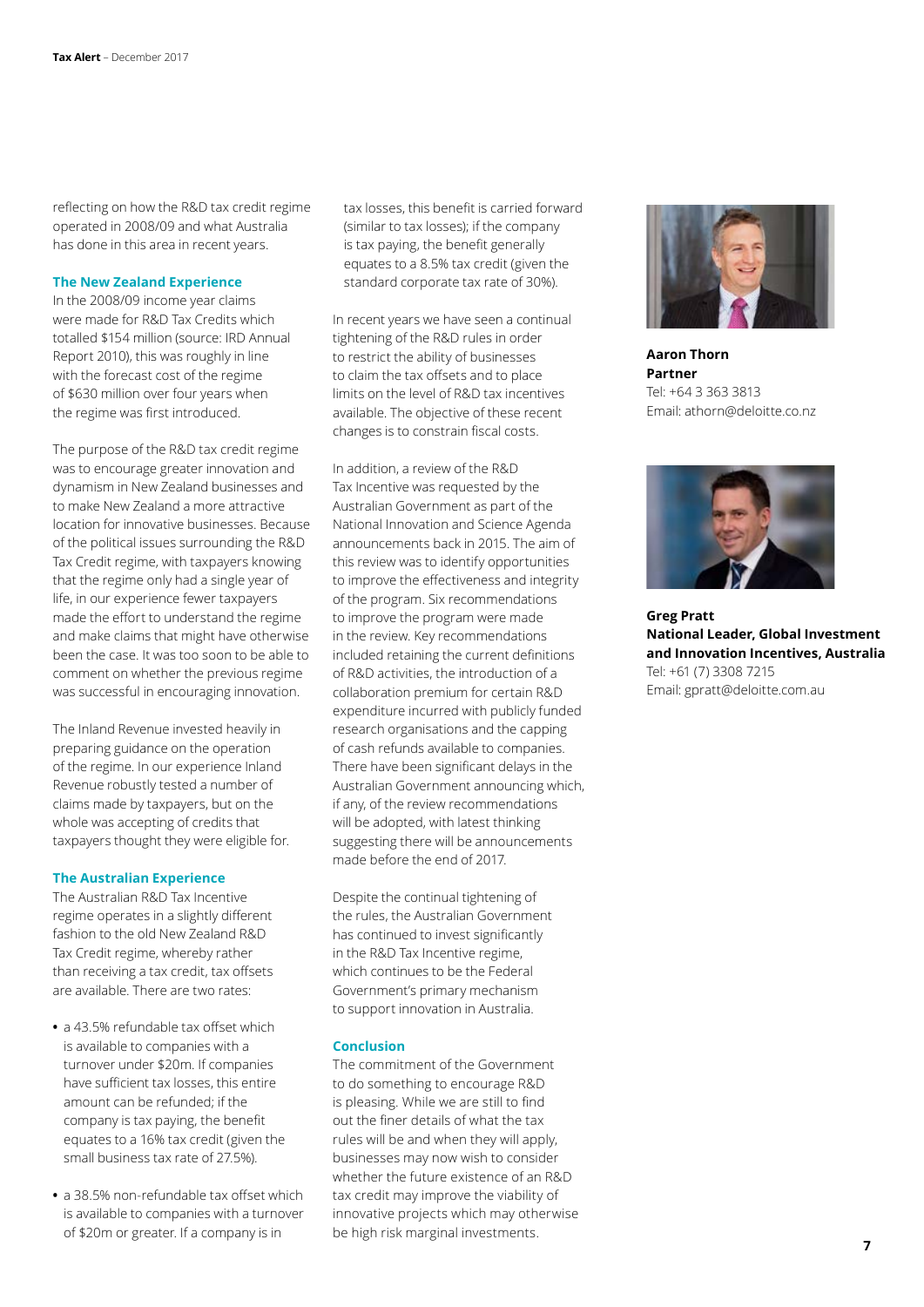## Is AIM the right provisional tax method for you?

### By Veronica Harley

An additional option for calculating provisional tax known as AIM (Accounting Income Method) will become available for small businesses that use approved accounting software to prepare their accounts with effect from 1 April 2018. If you are a medium or large business reading this, take note that Inland Revenue very much see this roll out to small business as a pilot, with the intention that a form of it will be offered to larger businesses down the track. They are already exploring ideas for how to do this.

Essentially from 1 April 2018, taxpayers will be able to elect to pay two-monthly instalments of provisional tax which will be based on the current tax adjusted income to be calculated automatically by the software. The use of money interest regime will not apply to payments made under this method. The reasoning behind introducing this method was the concern that small businesses were stressed about managing provisional tax because of the uncertainty or unpredictability of income and the existing assumption that income is earned evenly throughout the year was often incorrect and unfair.

The theory is that if businesses make more regular payments which are more closely aligned to income as they earn it, this will assist taxpayers who find it difficult to budget for tax payments. Hence, AIM was born and the software providers have been working behind the scenes with Inland Revenue to make this a reality. This is despite the poor adoption of the GST ratio method of calculating provisional tax which already exists for small businesses. The GST ratio method, introduced in 2006, was also designed for small businesses

to make regular provisional tax payments which are based on a percentage of GST supplies so that tax payments align more to income as it is earned.

It would be fair to say some of the "gloss has worn off" since AIM was first promulgated in April 2016. This is mainly because that at the same time this method was introduced, the Government also made significant changes to how use of money interest applies on provisional tax with effect for the 2018 income year. These changes include raising and extending the safe harbour rule before use of money interest will apply and removing use of money interest from the first two payments of provisional tax where the standard up lift method is used. These two changes alone have been very beneficial for most taxpayers such that smaller businesses may now fall outside the rules completely or at least can better manage their obligations and cash flow as a result.

The second reason enthusiasm is waning is that now the finer details have been released of how this new method will work, it's becoming clear that this method won't necessarily suit all the small businesses it's aimed at (excuse the pun). We have set out below the key questions to help you determine if this method is right for you. There are some attractive features of this method, but whether they are enough to tempt taxpayers into this method is a big question.

#### **Who is eligible to use this method?**

Taxpayers who have annual gross income of less than \$5 million and who use an AIM capable system that has been approved, are able to elect to use this method.



**Veronica Harley Associate Director** Tel: +64 9 303 0968 Email: vharley@deloitte.co.nz

From 1 April 2018, taxpayers will be able to elect to pay two-monthly instalments of provisional tax which will be based on the current tax adjusted income to be calculated automatically by the software. The use of money interest regime will not apply to payments made under this method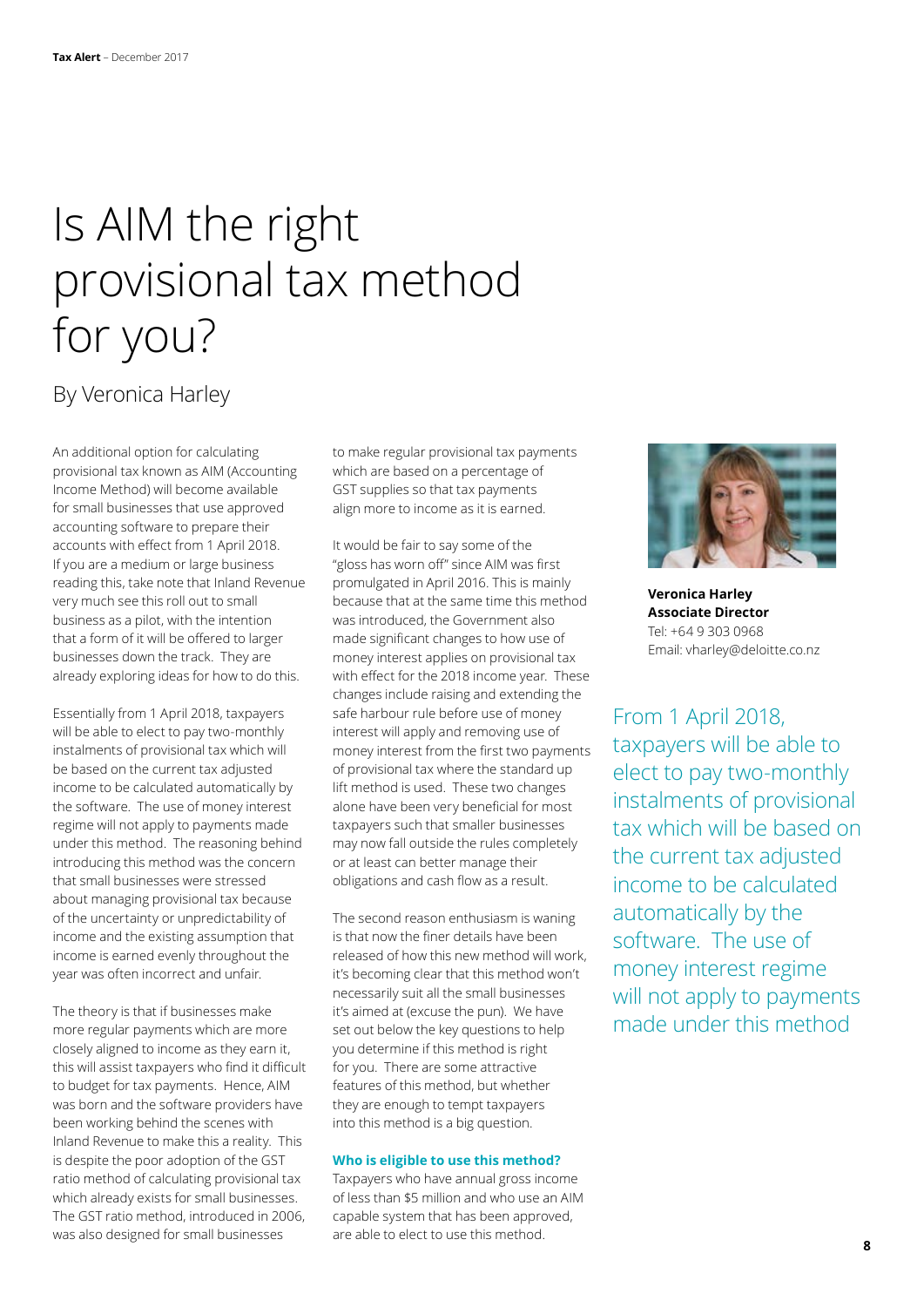

There is also the ability for taxpayers with gross income greater than this threshold to apply for the Commissioner's approval to use this method. That said, trustees and beneficiaries of trusts, partnerships, taxpayers with investments in foreign investment funds (FIFs) or controlled foreign companies (CFCs), Māori authorities, portfolio investment entities and superannuation funds are precluded from using this method.

Software providers must have their system approved by the Commissioner before they can offer this method within their software. This is so the Commissioner can check to see if the software can make the minimum necessary tax adjustments as required. Software companies that will have been approved will likely advertise this capability directly to their clients that use this software. From the taxpayer's view point, the taxpayer will see the option to access this functionality within their software once it's available. However taxpayers may need to seek professional advice from their accountant before electing this method. There is an important set up process to work through to ensure the method calculates the tax payments with the minimum of manual intervention, otherwise there is great potential for compliance costs to outweigh any benefits.

#### **How does it work?**

Most taxpayers will make six instalments of provisional tax under this method; although those GST registered taxpayers who pay GST on a 1-monthly cycle will make 12 monthly instalments. The instalment date is dependent on whether they are GST registered and the cycle of their taxable period. Taxpayers must opt into this method at the beginning of the tax year before the first payment would be due. Taxpayers with a March balance date will be liable to make their first instalment on 28 June 2018.

Provided the initial set up is completed correctly and the taxpayers maintain accurate real time accounting records, then the AIM capable software should automatically calculate a provisional tax instalment that is reflective of the tax payable, broadly based on tax adjusted income earned at that point in time.

Certain tax adjustments are mandatory under this method. The Commissioner has recently released a number of technical determinations which cover the various tax adjustments to be taken into account when an instalment is calculated. Tax adjustments may be required for tax depreciation and depreciation recovery income, trading stock, livestock, private expenditure, debtors and creditors

(if they are registered for GST on an accruals basis) and non-deductible provisions. There is also a determination covering the use of tax losses.

On set up, taxpayers will be required to make various decisions on how AIM will calculate provisional tax and whether or not to make tax adjustments for certain items. Taxpayers should discuss this step with their tax advisors to ensure the method suits their business and that they are able to comply with the rules specified in the technical determinations that accompany this method.

In theory, if set up is completed correctly, these should just happen automatically within the software. The tax adjustments do not impact the underlying accounting system – they are merely taken into account for the calculation of provisional tax. A pre-enrolment alert will be sent to the tax agent to let them know of a taxpayer's election into this method.

Before each due instalment date, the AIM capable software will automatically calculate the payment due and map the relevant ledger accounts into a "statement of activity", which is then submitted directly via the software to Inland Revenue. The statement of activity's purpose is to demonstrate the robustness of the accounting system behind the amount paid as provisional tax. Taxpayers will be able to see it before it is sent to Inland Revenue. It is similar to the Summary of financial statements (IR10) form with some additional AIM information added, e.g. refund instructions in the case of an overpayment. The summary isn't classified as an income tax return and isn't processed as one which means mistakes can be fixed in the next statement. It appears that manual tax adjustments can also be made at this point if the system has not been set up to make tax adjustments automatically.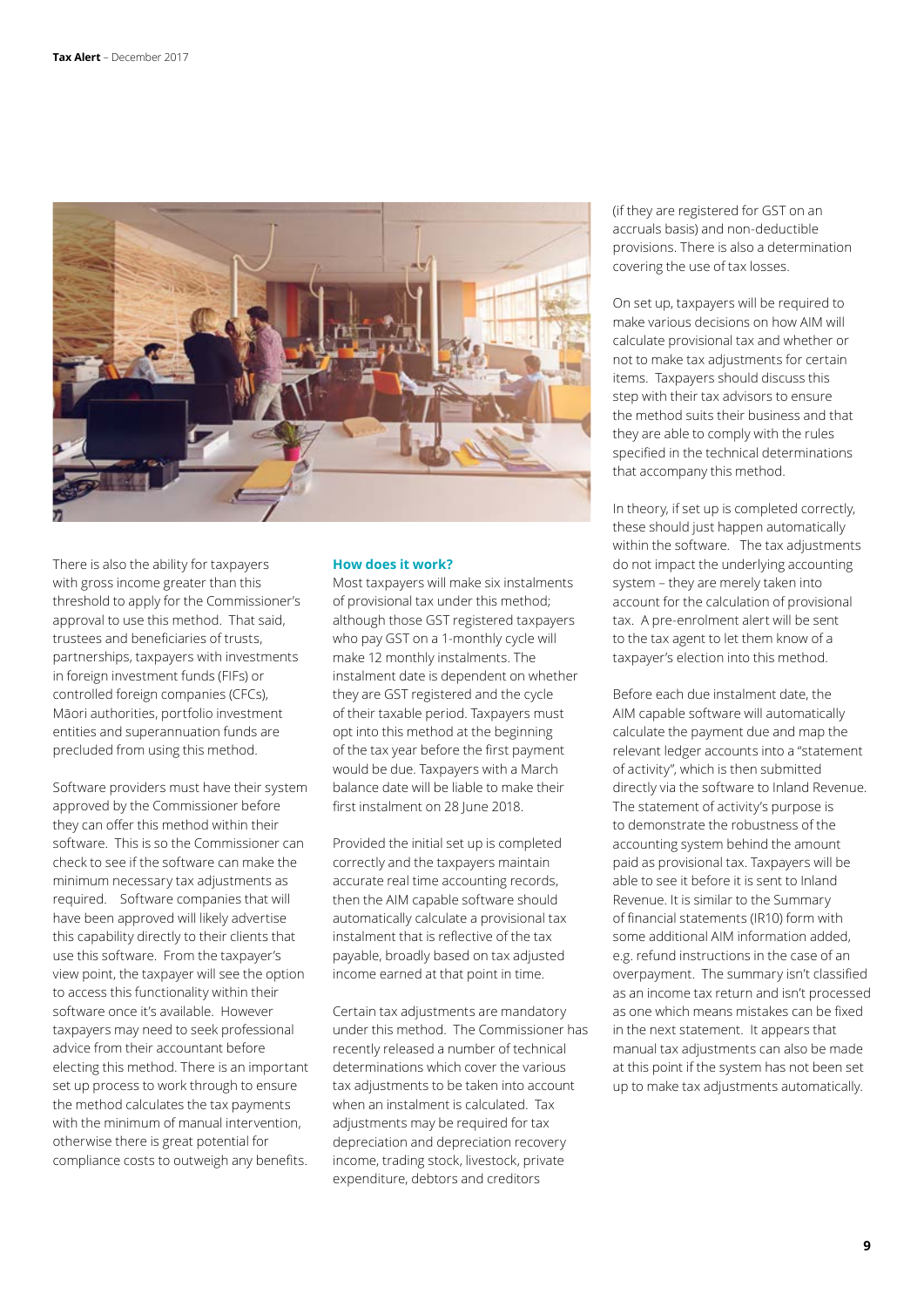#### **What are the advantages of this method and why would I opt for it?**

- **•** Tax payments made throughout the year should broadly align to the actual tax liability meaning tax payments and cash flow can be better managed.
- **•** The use of money interest regime will not apply to provisional tax payments made under this method if the year-end residual income tax liability is different. However note that use of money interest will still apply from terminal tax date. Use of money interest and late payment penalties would also still apply should the taxpayer pay less provisional tax than the amount the AIM capable system calculates.
- **•** If income drops to the point that provisional tax payments already made under the AIM method to date have been overpaid, a real benefit is that refunds can be refunded or transferred before the year end.
- **•** This method would particularly suit those businesses with lumpy or seasonal income because tax is paid at the same time the income is earned. However, if a taxpayer earns all income at the beginning of the year, this may not be seen by all as an advantage! Likewise start-up companies may be better served by the GST ratio method that already exists and doesn't require payment for the use of accounting software if they are not already using it.

#### **What are the pitfalls and things to look out for?**

**•** If the initial set up is not completed properly, there is the potential for significant additional compliance if manual adjustments need to be made for each instalment. We think it is essential that taxpayers involve their accountant in first deciding whether the method is for them and, if so, helping to set the method up so it produces the right tax payments each time with as little manual intervention as possible. This may mean some initial compliance costs will be incurred by the taxpayer.

- **•** In some instances the requirements imposed by the tax adjustment determinations may be too prohibitive to be worth the trouble. For example, while tax losses can be brought forward, grouping of tax losses from other companies is not permitted. Therefore, company taxpayers in a group of companies with losses available to offset are unlikely to want to elect this method. Another consideration will be whether a tax depreciation schedule is maintained within the software or not, how frequently this is updated and whether manual adjustments will be required. Similarly for taxpayers with trading stock or livestock, there are particular issues to consider before electing into AIM. There are definitely a few other fishhooks to be aware of depending on a taxpayer's circumstances and type of business. One size does certainly not fit all in this regard.
- **•** The success of this method will hinge on the extent to which the underlying accounting information is correctly coded at the outset so there is no need to make manual adjustments at each instalment. For example, to minimise manual adjustments, private expenditure will need to be coded by the taxpayer correctly to the shareholder's current account. The system should ideally be set up to automatically make private use adjustments for business assets such as vehicles when related expenditure is incurred. Otherwise there is a mandatory requirement for a manual adjustment to be made. Any errors or omissions made are expected to be fixed in the next period. Despite the fact that "close enough may be good enough", the bottom line is that taxpayers must still take reasonable care when calculating tax liabilities under this method and could still be exposed to penalties for not doing so.
- **•** Not all tax adjustments that you will ultimately make in a tax return are mandatory when calculating the provisional tax instalment (e.g. entertainment). This means there is potential for the actual residual tax liability to be different, unless these

additional entries can be set up to occur automatically by the AIM capable software. It is expected that taxpayers can choose to make these additional adjustments manually or automatically if the particular software will allow this.

- **•** While it is believed that AIM will be able to get taxpayers to a position of having less terminal tax to pay, once the AIM instalments are made the taxpayer still has to complete a tax return as usual.
- **•** Taxpayers who choose the AIM method are prevented from using tax pooling to manage provisional tax payments and cash flow, although tax pooling can still be used for terminal tax and reassessments of tax.
- **•** There is also the question of whether taxpayers would want to simply rely on the activity statement that is produced by the system or whether the statement of activity should be reviewed by a tax agent each time or at least initially, until there is confidence about what is being produced. Although, we think initially Inland Revenue is likely to be fairly hands off until the method is bedded down and it can review how the method is working in practice.
- **•** While Inland Revenue downplay this aspect, a taxpayer is in effect supplying Inland Revenue with a mini set of financial statements every two months and therefore far more information about their business and activity than is currently the situation. Some taxpayers may not be comfortable about this. We think it is possible that Inland Revenue could run data analytics on such data submitted down the track if it wished to.

#### **Conclusion**

Inland Revenue is currently actively marketing this method to taxpayers through the various channels it has. This is only likely to ramp up the closer we get to 1 April 2018 as the software providers are ready to go live with this product. With Christmas looming, April 2018 is not that far away and so the key message is to do your homework and talk with your advisor before electing in.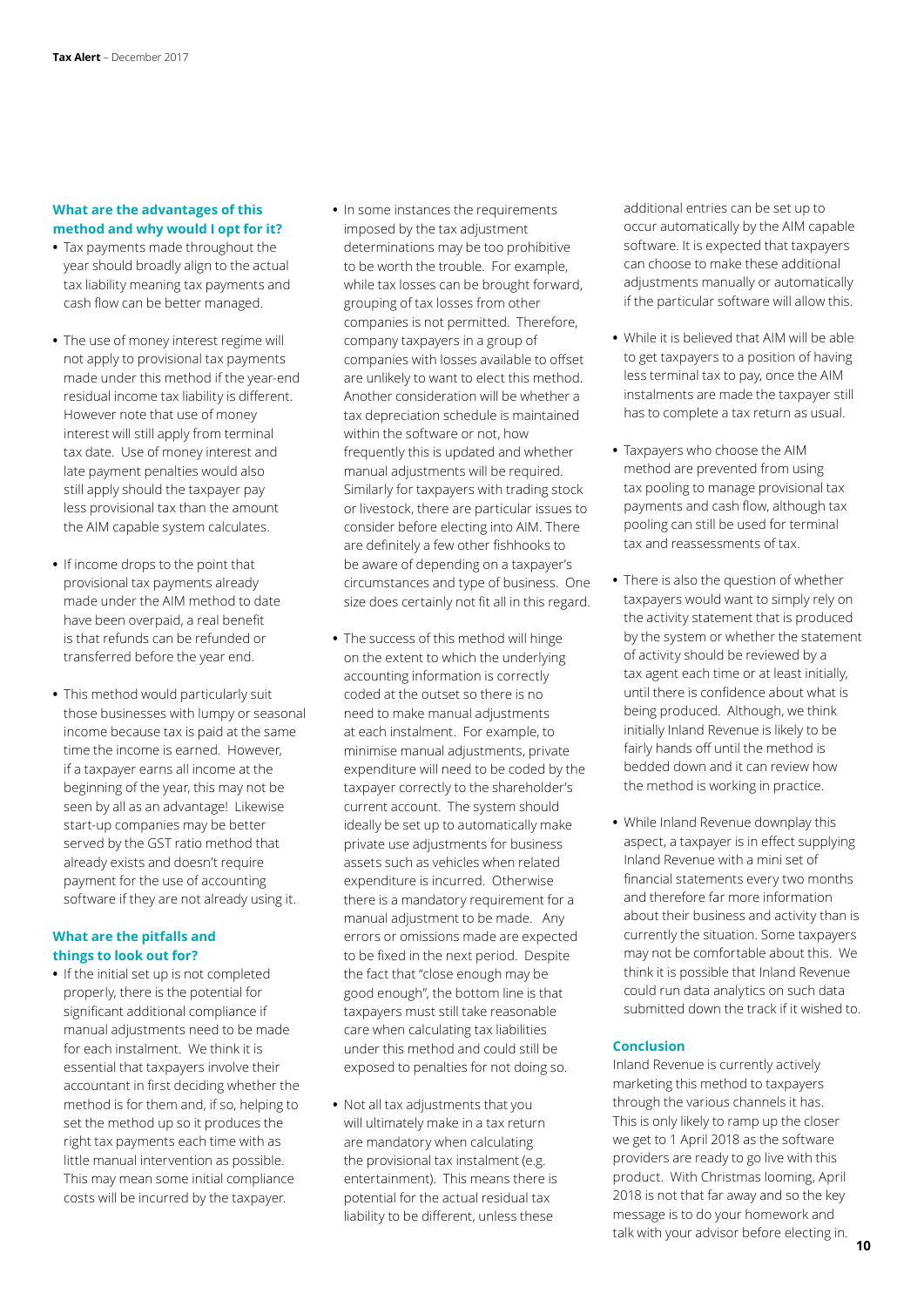## GST on online shopping – the holiday is coming to an end

By Robyn Walker





**Robyn Walker National Technical Director** Tel: +64 4 470 3615 Email: robwalker@deloitte.co.nz

Currently in New Zealand, goods can be purchased from overseas with a value of up to \$400 before GST will be added to the cost at the New Zealand border. Conversely New Zealand retailers can sell their products outside of New Zealand and not charge New Zealand GST. With Christmas looming and many taking to the internet (or the phone, or mail order) to buy and sell products it's timely to consider how the GST implications of online shopping will soon be changing.

#### **Australian GST deadline looming**

If you're a business selling goods to consumers in Australia then 1 July 2018 is an important date. This is when it may be necessary to register for and start charging Australian GST on your sales.

These rules have been in the works for a number of years now, but it is only now that all the obstacles to Australia implementing them have been removed. Equivalent rules for applying GST on online services took effect from 1 July 2017.

Some key requirements to be aware of:

**Who**: Non-Australian businesses who are making (or projected to make) supplies to Australian consumers of AU\$75,000 or more per annum may be required to register and charge Australian GST on sales to these customers. In some instances the GST obligations may fall to another party, such as an online marketplace operator or redelivery service provider.

The rules will apply from 1 July 2018. Businesses subject to the rules will need to start thinking now about how they will comply with the new rules and get themselves ready to register for Australian GST (with a full registration for GST or under a new simplified registration process)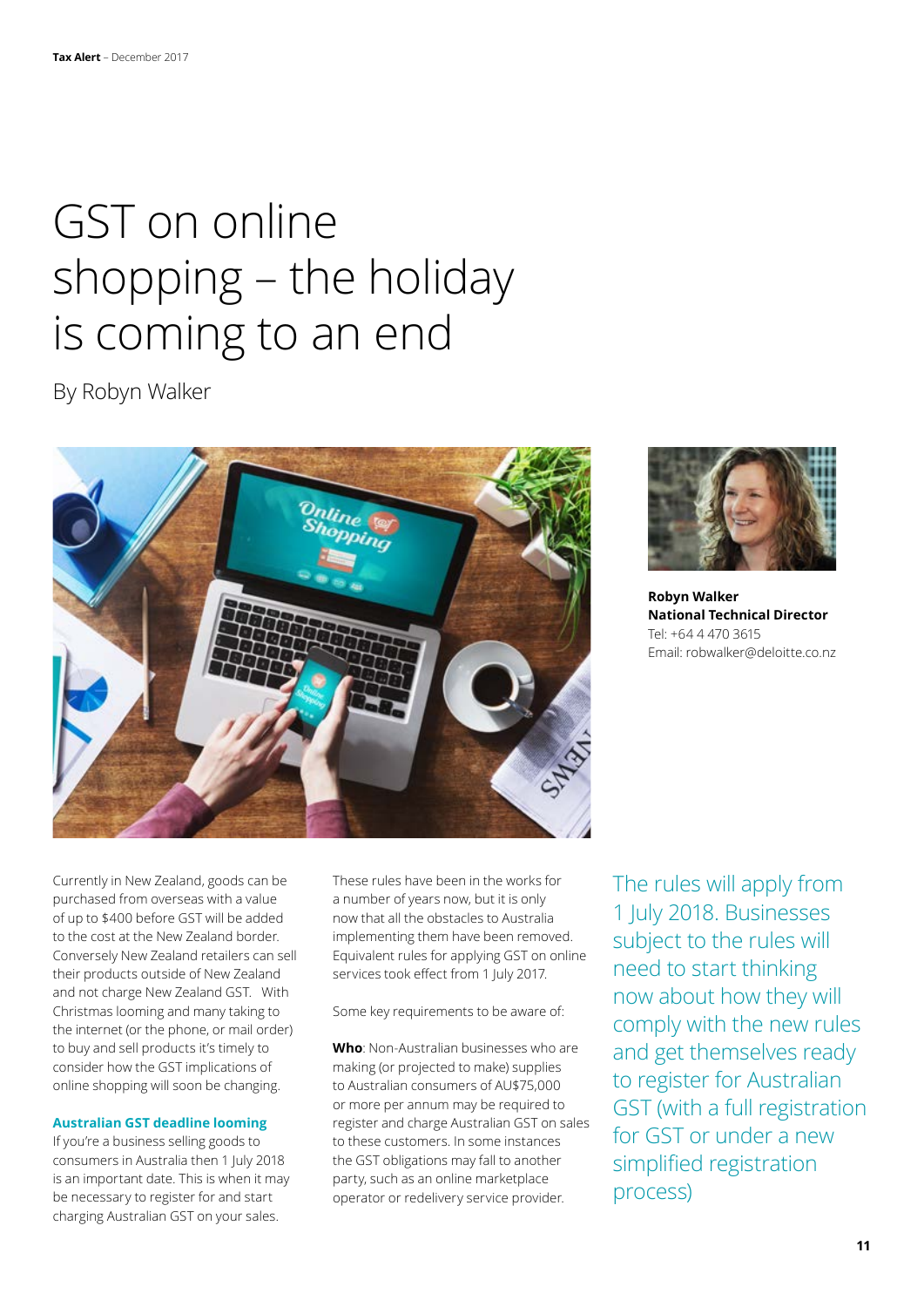These rules have been in the works for a number of years now, but it is only now that all the obstacles to Australia implementing them have been removed. Equivalent rules for applying GST on online services took effect from 1 July 2017

**What**: Under the new Vendor Registration Model suppliers will need to add Australian GST of 10% to any supplies of "low value goods" to Australian consumers (i.e. not GST registered businesses). The "low value good" threshold in Australia is AU\$1,000. Generally sales of goods costing over AU\$1,000 do not require GST to be charged (GST will continue be collected at the border instead). If multiple products are sold at the same time, exceeding the AU\$1,000 threshold it is necessary to determine whether the goods will be consigned together or separately to determine if GST should apply.

**When**: The rules will apply from 1 July 2018. Businesses subject to the rules will need to start thinking now about how they will comply with the new rules and get themselves ready to register for Australian GST (with a full registration for GST or under a new simplified registration process). It's our understanding that a full registration for GST can take some time to be processed by the Australian Tax Office (ATO), so this shouldn't be left to the last minute.

**How**: There are a number of complicated design features associated with these rules. Businesses selling over the internet will need to consider upgrading ecommerce software to deal with complications from these rules. Some of the issues which will need to be grappled with include determining where customers are based, converting NZD currency amounts to AUD to determine whether a customer is buying low value goods, determining whether customers are end-consumers or GST registered businesses, determining whether goods will be consigned together or separately, ensuring New Zealand GST is not also charged, and determining

how returned or replacement goods will be dealt with. These questions may lead businesses to consider how they transact with customers, and in particular whether enough profit is derived from Australia to justify these new compliance costs, or whether another avenue of selling (such as through an online marketplace, or not shipping direct to Australia and allowing redelivery services to be used by customers) is worth considering.

#### *New Revenue Minister says collecting GST on overseas online purchases is the 'right thing to do'*

On the back of Australia moving ahead with its new GST rules, it has been confirmed that New Zealand is considering collecting GST on online purchases of "low value goods" by New Zealand consumers. However the implementation of such a tax might still be some time off.

It has been confirmed by the Minister of Revenue Hon Stuart Nash that the issue of collecting GST on low value goods will be considered by the Tax Working Group. This provides further time for full consideration of the pros and cons of levying such a tax and what the most appropriate mechanism would be. The Minister is quoted as saying collecting GST on overseas online purchases is the "right thing to do", and therefore it still seems likely that we will eventually see GST being applied to goods being sold to New Zealanders from offshore.

For more details about the Tax Working Group, please refer to our earlier [article](https://www.taxathand.com/article/7693/New-Zealand/2017/The-tax-policies-of-the-new-coalition-government).

Currently a "low value good" is one where the combined GST and duty owing is NZ\$60 or less (this roughly equates to a purchase worth NZ\$400, subject to the application of duties).

The options available for the Tax Working Group to consider include lowering the collection threshold to have the tax collected at the border. An alternative is to follow the lead of Australia and have nonresident suppliers register for GST and levy GST on transactions (discussed above).

From October 2016 Inland Revenue has required non-resident suppliers of online services to register and start charging GST, with the number of registrations and GST collected far exceeding expectations. The success of that system, combined with monitoring the success of the Australian regime may help with the decision making.

New Zealand is committed to following the Generic Tax Policy Process when implementing tax changes, therefore if a recommendation is made by the Tax Working Group we would expect to see consultation on any proposals before they are legislated for. It is therefore difficult to see any changes to the current rules having effect before 2020.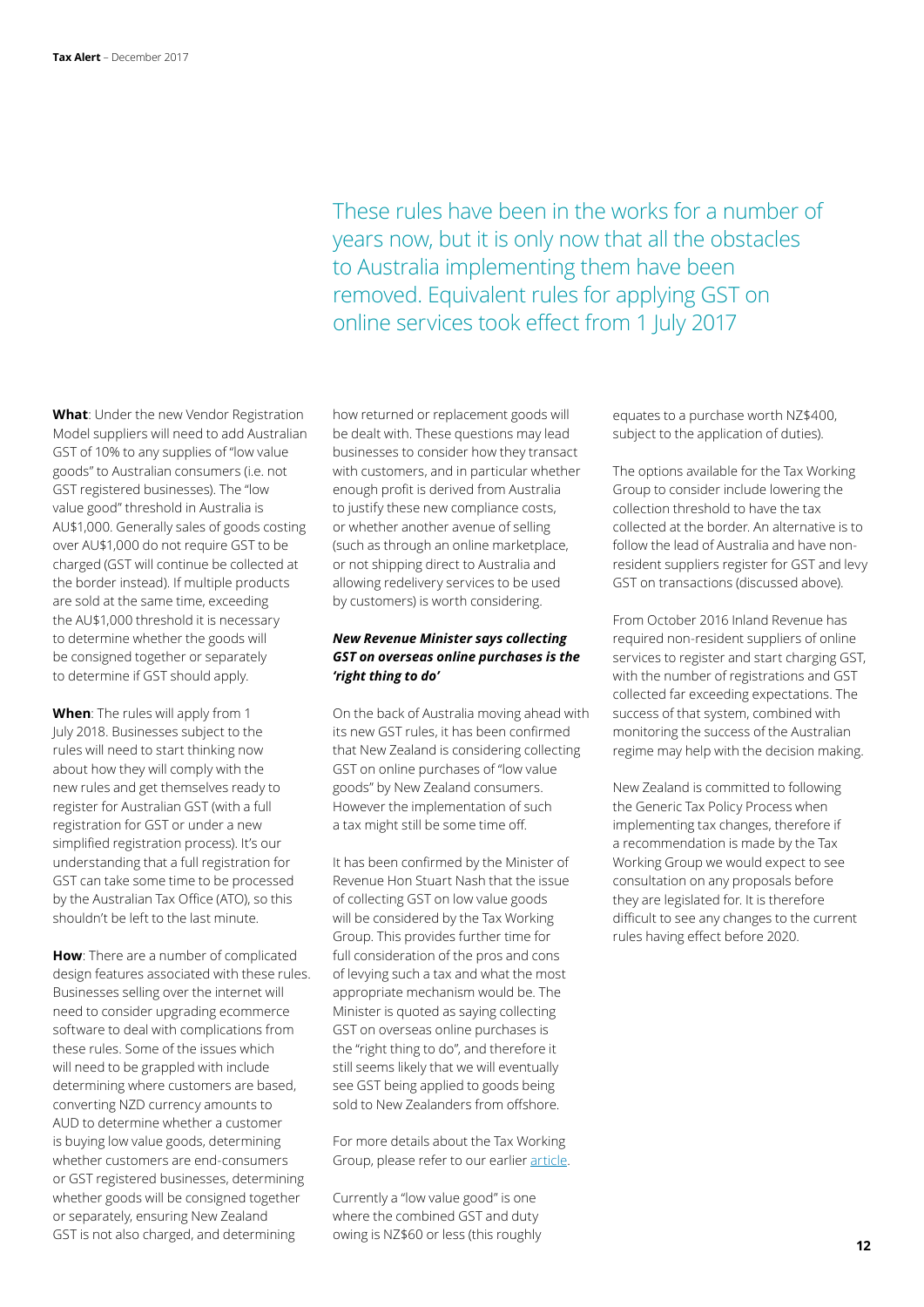## Proving arm's length pricing is set to become a taxpayer's burden

### By Bart de Gouw & Julian Bryant

Included in the Government's recent announcements in relation to Base Erosion and Profit Shifting ("BEPS") (for further details see our [March 2017 Tax](https://www2.deloitte.com/nz/en/pages/tax-alerts/articles/a-trifecta-of-beps-reforms.html)  [Alert article](https://www2.deloitte.com/nz/en/pages/tax-alerts/articles/a-trifecta-of-beps-reforms.html)) is a proposal to shift the burden of proof for transfer pricing matters from the Commissioner of Inland Revenue to the taxpayer.

This is part of a wide package of measures including an extension of the time bar for transfer pricing matters from four years to seven years, and the granting of greater power to Inland Revenue to collect information from multinational enterprises ("MNE"). The shifting of the burden of proof is likely to require taxpayers to put a greater focus on ensuring that transfer pricing positions are documented appropriately.

#### **Current position**

Under New Zealand's current rules, taxpayers determine the arm's length amount for their cross-border dealings with related parties. If the Commissioner disagrees with this assessment, she generally has the burden of proof in demonstrating that the related party dealings are not consistent with those that would be agreed by third parties operating at arm's length.

#### **Shifting the burden of proof**

In the discussion documents released in March 2017 and subsequent Cabinet Papers released in August 2017, the Government has confirmed its intention to shift the burden of proof for transfer pricing matters to the taxpayer. This change is expected to be enacted early next year and would apply from income years commencing on or after 1 July 2018. Under the revised position, taxpayers will

have the primary obligation of proving that their related party dealings are consistent with those that would be agreed by third parties operating at arm's length. Inland Revenue considers this change to be consistent with both international practice and other taxation matters under New Zealand's tax legislation. Further, Inland Revenue considers that given the increasing complexity of multinational structures and transactions, MNEs hold the relevant information and are in a better position to justify the nature of their own transfer pricing practices.

#### **What this means for you**

We anticipate that Inland Revenue may be more aggressive in transfer pricing disputes once it is unshackled from its burden to prove an alternative position to be more reliable. Taxpayers will likely be faced with the prospect of being told that they have not adequately proven their positions, especially if facts are disputed and external benchmarking is not directly on point. Taxpayers will also continue to be exposed to "lack of reasonable care" penalties for incorrect transfer pricing positions taken where there has been a failure to adequately document transfer pricing positions at the time the tax positions are taken.

Transfer pricing documentation will become ever more important in supporting a taxpayer's position. In that regard, New Zealand has endorsed the OECD's recommendations for transfer pricing documentation, which requires documentation to be in the form of a master file and a local file. The master file should provide a high level overview of the MNE's global operations and



**Bart de Gouw Director** Tel: +64 9 303 0889 Email: bdegouw@deloitte.co.nz



**Julian Bryant Senior Consultant** Tel: +64 9 975 8658 Email: jubryant@deloitte.co.nz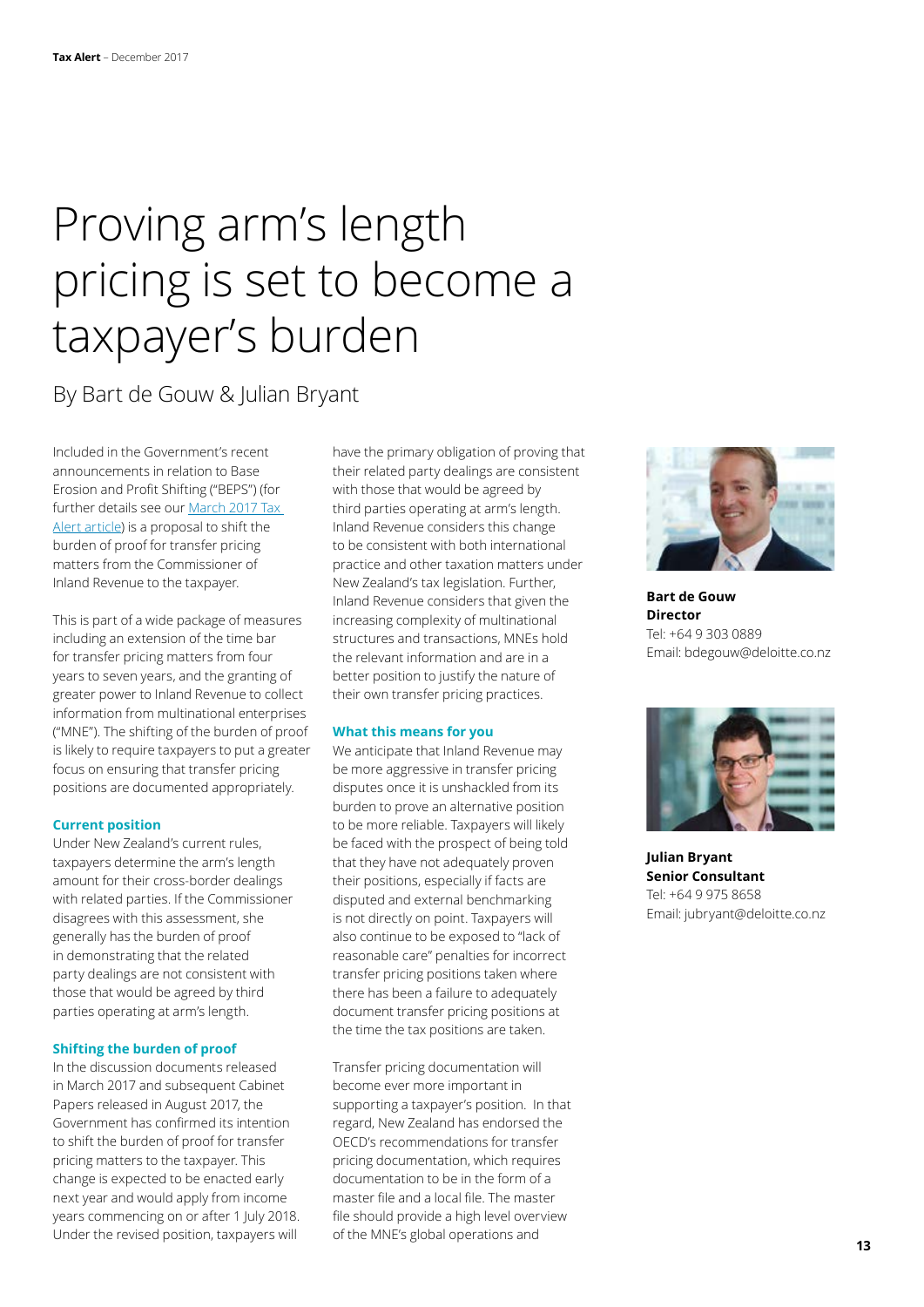

transfer pricing policies and will typically be prepared in the jurisdiction in which the MNE is headquartered. Conversely, the local file should provide specific detail on the material related party transactions in the specific jurisdiction that a taxpayer is operating in.

While taxpayers should be able to leverage a global master file that has been prepared in another jurisdiction according to the OECD guidelines, local files prepared in other jurisdictions would almost certainly be insufficient to document the particular features and transactions of the New Zealand entity. A New Zealand local file that explains the New Zealand operations and transfer pricing methodologies would need to be prepared.

#### **Next steps**

A Bill in relation to the BEPS measures including the shifting of the burden of proof was introduced in Parliament on 6 December 2017, for enactment by July 2018.

Now is a good time to review your current transfer pricing documentation and supporting evidence to ensure your crossborder related party transactions are accurately and appropriately documented in accordance with OECD guidelines and to a level of detail that would enable the burden of proof to be discharged.

Please contact your usual Deloitte advisor if you would like to discuss these requirements further including the steps you can take to mitigate any potential risks. Transfer pricing documentation will become ever more important in supporting a taxpayer's position. In that regard, New Zealand has endorsed the OECD's recommendations for transfer pricing documentation, which requires documentation to be in the form of a master file and a local file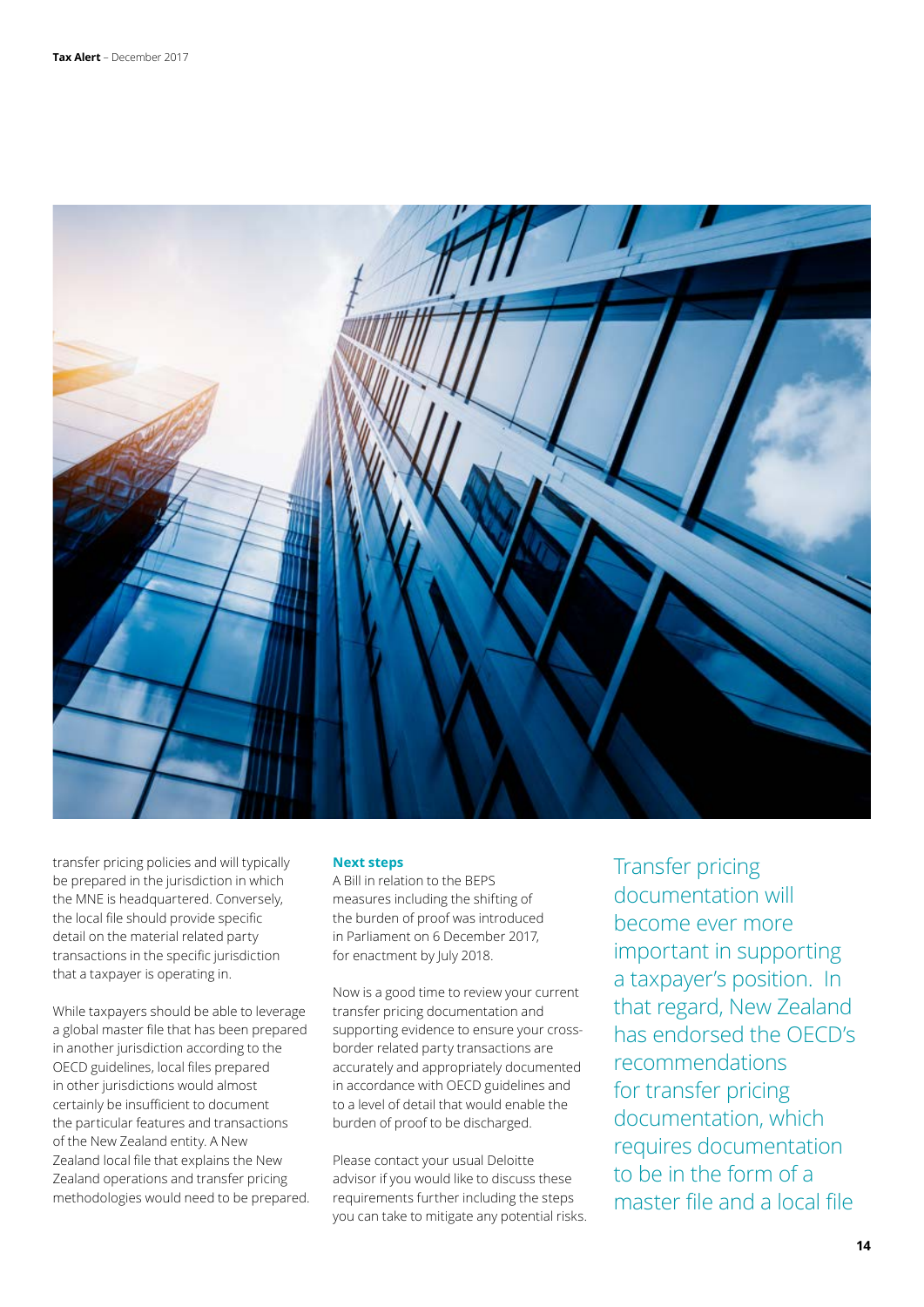## Impact of changes to the look-through company rules

### By Emma Faulknor & Susan Wynne

Eight months have passed since the Taxation (Annual Rates for 2016-17, Closely Held Companies, and Remedial Matters) Act 2017 was enacted at the end of March 2017. The effect of this legislation was to make a number of changes to the specific tax rules that apply to closely held companies, in particular the look-through company (LTC) rules.

#### **Overview of the changes**

The LTC regime recognises that companies are taxed differently to individuals and is intended to be concessionary by extending the tax treatment of an individual to a company that has elected to be a LTC. This is achieved through the look-through nature of a LTC for income tax purposes.

The intention behind the recent amendments to the LTC regime was to strengthen the rules so that they better aligned with the original policy intent – a regime targeted to entities with a small number of owners with direct ownership interests.

The main changes to the LTC regime were to limit who could own an interest in an LTC to only individuals or trusts where certain conditions are met. This was to match the policy intent that LTCs are not widely held entities. These changes included:

**•** The method for counting look-through counted owners where a trust is a shareholder was expanded to include all beneficiaries who have received a distribution from the trust, including amounts received from trust capital and corpus.

- **•** The definition of 'look-through company' was amended to exclude Maori Authorities and Charities from being LTC owners. Fortunately, the restrictions do not apply to Maori Authorities or Charities with an existing interest in an LTC by grandparenting existing structures that were in place prior to 3 May 2016, when the Bill was introduced.
- **•** Trusts that own LTCs have been prohibited from distributing to corporate beneficiaries to ensure that the restriction on corporate owners is not circumvented. Trust owners are also restricted from making distributions to Maori Authorities unless the LTC qualifies as grandparented.
- **•** A company is unable to be an LTC if it has more than 50% foreign ownership and foreign sourced income of more than both \$10,000 and 20% of the company's gross income for the year.
- **•** The loss limitation rule that restricted the amount of deductions an LTC owner could claim for a tax year no longer applies to LTC interests. The exception is where a LTC is in a partnership or joint venture. The calculation has not changed.
- **•** The LTC entry tax that applies when an existing company elects to become an LTC is now payable at the shareholders' marginal tax rates rather than a flat 28%.
- **•** A 'self-remission' concept was introduced so that a debt written off in an LTC owed to an owner is not taxable to that owner.

Most of the changes came into effect on 1 April 2017. More detail



**Emma Faulknor Senior Consultant** Tel: +64 7 838 4818 Email: efaulknor@deloitte.co.nz



**Susan Wynne Associate Director** Tel: +64 7 838 7923 Email: swynne@deloitte.co.nz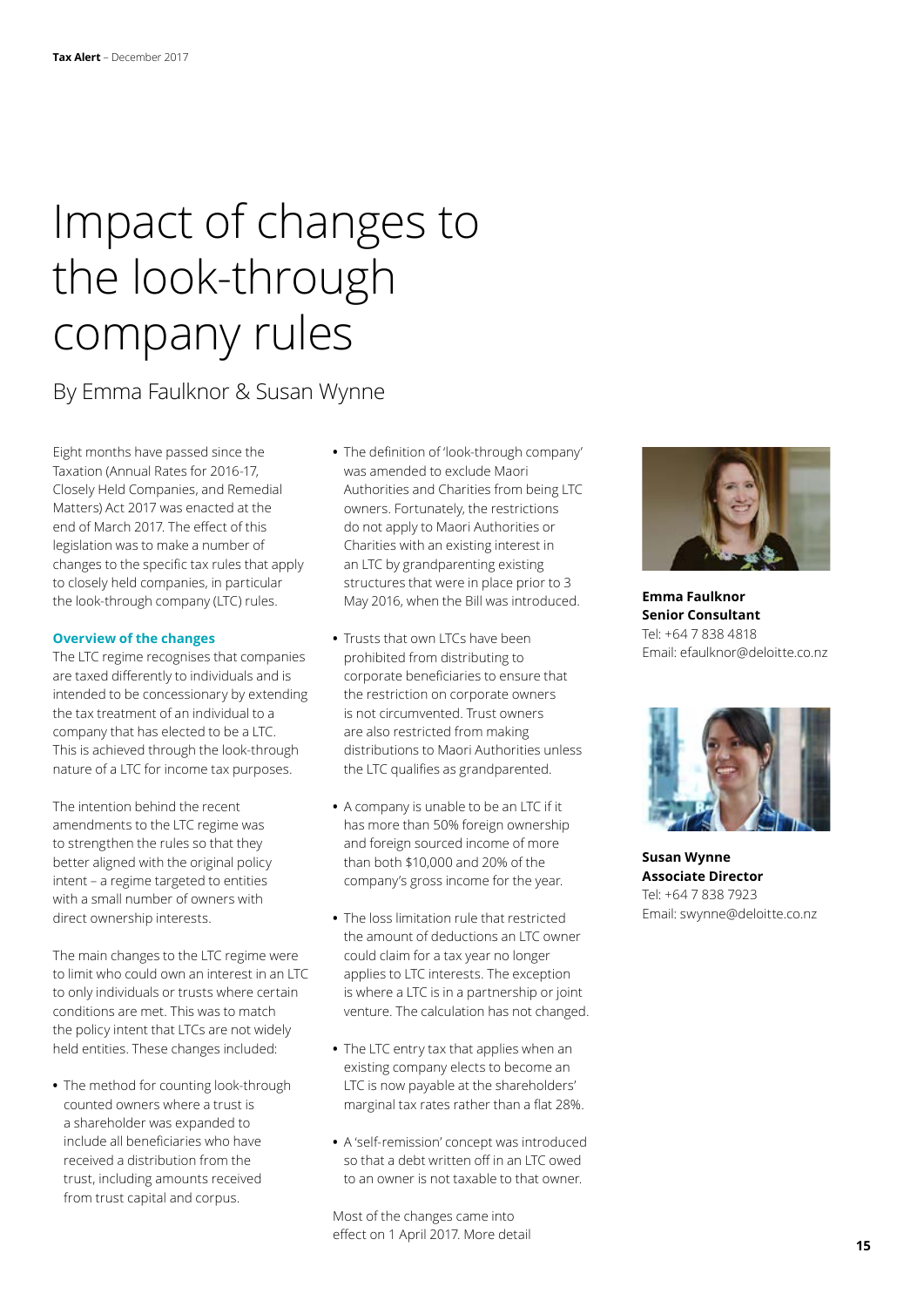on the changes is discussed in our previous Tax Alert article [here](https://www2.deloitte.com/nz/en/pages/tax-alerts/articles/closely-held-companies-changes-to-ltc-eligibility-and-tainted-capital-gains.html).

#### **Impact of the changes**

The amendments have seen LTCs being used less where an LTC may have historically been used. The revised LTC eligibility tests are also being considered more carefully where an LTC is either already in place or being considered. In contrast, the use of limited partnerships has been increasing. A limited partnership provides a similar transparent or lookthrough tax effect to owners as an LTC.

Tax transparent entities such as LTCs and limited partnerships are useful from a tax perspective. With the amendments to the LTC rules we have seen an increase in limited partnerships being utilised in the following situations:

- **•** Where a separate legal entity is required;
- **•** Where entities are able to benefit from a lower tax rate, e.g. Maori Authorities;
- **•** Where entities want to offset losses against a profit-making owner;
- **•** To access tax credits.

While similar in some respects, there are differences between the LTC and limited partnership regimes:

- **•** Ease of establishment: Setting up an LTC is easier and less costly than setting up a limited partnership. An LTC is a New Zealand incorporated company that has made a tax election into the LTC regime where it meets the eligibility criteria. A limited partnership requires a formal partnership agreement to be written up by lawyers as part of the establishment process.
- **•** Limitation of tax deductions: As discussed above, the cumbersome loss limitation rule, which can restrict tax deductions to owners, will no longer apply for most LTCs. The loss limitation rule continues to apply to limited partnerships, which will require this annual calculation to still be performed and could limit tax deductions to limited partners.

**•** Structure: An LTC must have five or fewer look-through counted owners. A limited partnership is not restricted in the number of owners but has two types of partner, a general partner and a limited partner, and must have at least one of each. A limited partner is restricted in their involvement in the management of the limited partnership. The general partner must undertake day-to-day management and they do not have limited liability.

#### **Remaining issues**

There are still practical issues that arise when using a tax transparent entity, for example when interests are sold and purchased in either LTCs or limited partnerships. Essentially, when a person disposes of their interest in either an LTC or limited partnership, the person is treated as disposing of their interest in the underlying property, with the associated tax consequences. A concession applies when the gain on sale of the owner's share of property is less than \$50,000 so that tax consequences are deferred and the new owner effectively steps into the exiting owner's shoes. There are also other concessions subject to relatively low thresholds for depreciable property or trading stock owned by the LTC or limited partnership.

This can require complicated calculations for the exiting owner to determine what tax liability may arise. The difficulty for a new owner and the remaining owners can be how to manage underlying assets with different cost bases for different ownership portions following ownership changes. For example, where an LTC or limited partnership holds depreciable assets, the portion of the asset equivalent to the interest a new entering owner has in the LTC should be revalued to the amount the entering owner paid, or was deemed to pay for the asset.

Maintaining a tax fixed asset register can become complex in these circumstances or the issue may simply be ignored. The Inland Revenue commentary QB 14/02: Income tax - Entry of a new partner into a partnership - effect on continuing partners considered the income tax effects of a new partner entering an existing partnership and highlights the complexities of accounting for such changes.

#### **Deloitte comment**

Overall, the changes to the LTC regime are positive and the tax regime remains useful for closely held businesses. However, there continues to be more Inland Revenue can do to address all practical issues associated with the LTC and limited partnership regimes to ensure these operate effectively. Issues continue to arise when owners enter and exit look-through entities or contribute additional capital. In addition, look-through entities are not consistently treated as transparent within the tax rules, resulting in issues such as the application of the associated persons rules. As a result, the application of these regimes will continue to have some practical difficulties.

Contact your Deloitte usual tax advisor if you would like to discuss any issues raise in this article.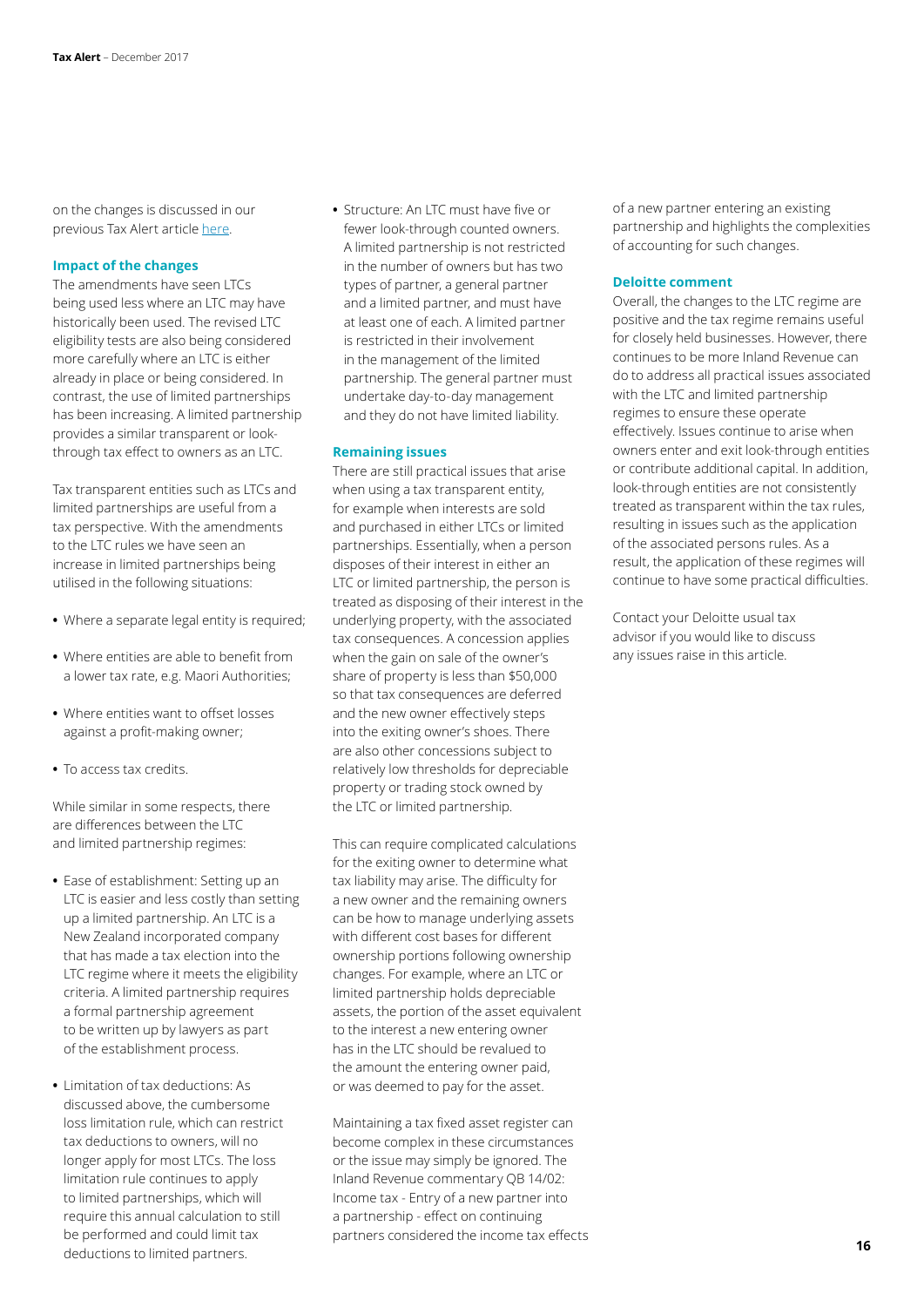## Are your GST processes and controls up to scratch?

### By Sam Hornbrook and April Wong

With the launch of GST online administration via "MyIR", Inland Revenue's Business Transformation program has certainly kept its promise of reducing paper-based compliance for its customers and tax agents alike. [Since MyIR went live](http://www.scoop.co.nz/stories/BU1710/S00682/ditch-the-paper-and-file-gst-online.htm)  [earlier this year in February](http://www.scoop.co.nz/stories/BU1710/S00682/ditch-the-paper-and-file-gst-online.htm), more than a million GST returns have been filed online and around 163,000 direct debit payments worth \$1.6 billion have also flowed through MyIR.

This shift towards administering GST online via MyIR has also enhanced Inland Revenue's visibility into taxpayer activity using data analytics. Inland Revenue has advised they are paying close attention to taxpayers' wider GST processes and systems as part of its routine risk reviews. Inland Revenue expects taxpayers to be:

- 1. Ensuring that at least one person is preparing the GST return and another in charge of reviewing;
- 2. Performing trend analyses (at the minimum, taxpayers should be tracking any unusual trends between their GST returns filed);
- 3. Creating or maintaining a GST controls / processes manual, and following the manual in its GST compliance practices. This manual should also be regularly updated for any business changes that impact GST; and
- 4. Undertaking full GST reconciliations monthly, or at the very least, annually.

Number 4 on that list in particular should not be overlooked as we are aware that many clients do not presently perform a

This shift towards administering GST online via MyIR has also enhanced Inland Revenue's visibility into taxpayer activity using data analytics. Inland Revenue has advised they are paying close attention to taxpayers' wider GST processes and systems as part of its routine risk reviews

full GST reconciliation. Data analytics has given Inland Revenue the ability to perform their own sophisticated GST reconciliations using a taxpayer's GST return information and financial statements. Inland Revenue will be able to look at 12-months' worth of GST returns filed and compare this to the information in the taxpayer's financial accounts. Generally, a GST reconciliation requires comparing your GST output tax to the level of income earned in the period, plus asset sales. You should compare your input tax amount to expenses incurred, excluding expenses with no GST (e.g. interest, depreciation, salary and wages) and add asset purchases.

A few different forms of GST sense checks exist across the taxpayer base. For example, one may look at the GST General Ledger (GL) and check that the GST balance matches what goes in the GST return.



**Sam Hornbrook Associate Director** Tel: +64 9 303 0974 Email: sahornbrook@deloitte.co.nz



**April Wong Consultant** Tel: +64 9 303 0986 Email: apwong@deloitte.co.nz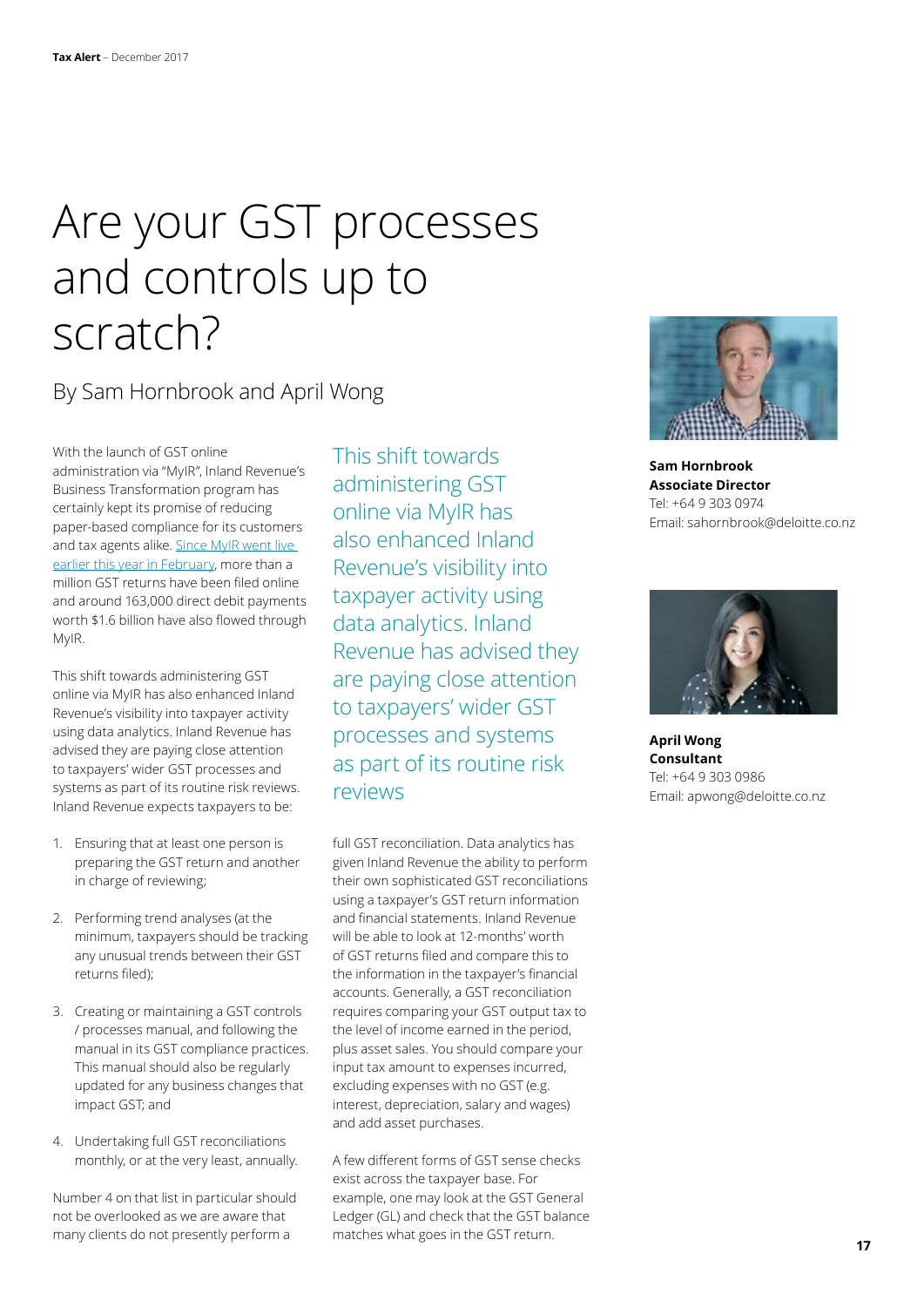

However, this process assumes accuracy of the GST treatment in the GL. There are often GST coding issues with sundry income, insurance pay-outs and barter transactions. Fully reconciling the GST return and the financials can be challenging for larger organisations that deal with more complex transactions. Nevertheless, Inland Revenue expect businesses to be performing these GST reconciliations and this will be an area of focus now that they are becoming more sophisticated at using taxpayer data. *While Inland Revenue accepts a certain level of variance between the two sets of data in the wider context of the organisation's materiality thresholds, the extent to which Inland Revenue will accept this variance will be re-examined and likely narrowed in light of Business Transformation practices.* 

Given the potential complexity involved with GST reconciliations and Inland Revenue's recent focus on ensuring that all taxpayers are returning and claiming back the right amount of GST, we recommend involving an Indirect tax advisor at Deloitte. We have our own GST reconciliation

tool that will help ensure that your GST processes and controls are up to Inland Revenue's standards.

#### **Are you issuing correct invoices?**

Inland Revenue has released a draft QWBA ([PUB00306\)](http://www.ird.govt.nz/public-consultation/current/public-consultation-pub00306.html) which considers whether a GST registered person can issue a tax invoice and a credit note in a single combined document. The item notes that a GST registered person may do so if the tax invoice and credit note each relate to a different supply of goods and services. However, a tax invoice and credit note may not be combined into a single document if they both relate to the same supply. There are also differences between a prompt payment discount and a credit note. If the terms of a prompt payment discount are clearly shown on the face of the tax invoice, then the supplier need not issue a credit note.

Submissions on the item close on 8 December 2017. Please contact your Deloitte Indirect Tax Advisor if you wish to clarify anything in relation to your invoicing practices.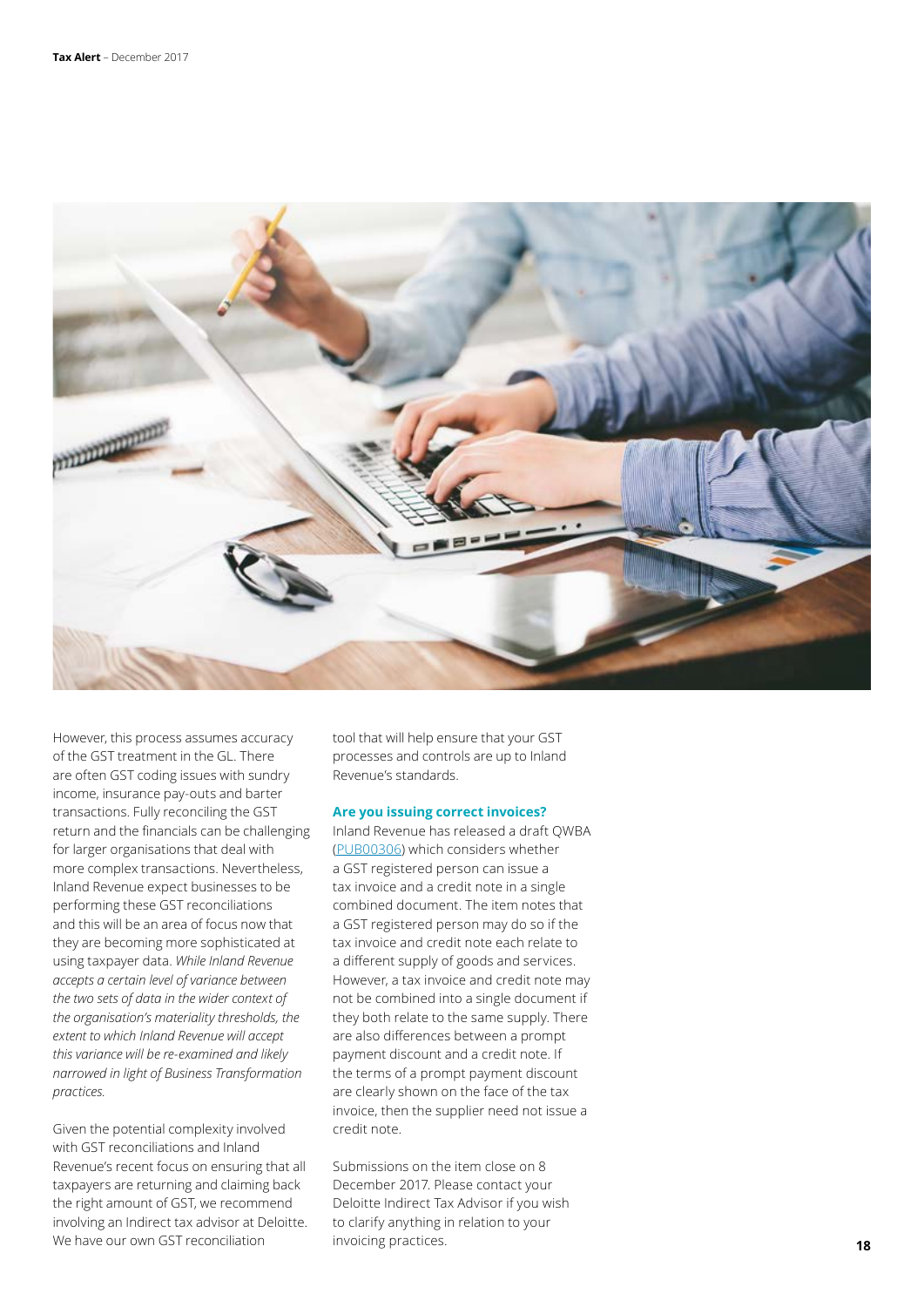## A snapshot of recent developments



#### **The Minister of Revenue's speech at the 2017 CAANZ Tax Conference**

The Minister of Revenue Stuart Nash delivered the opening address to the 2017 [CAANZ tax conference](https://www.beehive.govt.nz/speech/opening-address-chartered-accountants-australia-new-zealand-annual-tax-conference-2017), held in Auckland on Thursday 16th and Friday 17th November. The Minister's speech included comments regarding the Coalition Government's 100-day plan, future challenges that New Zealand faces, BEPS, and an update on Inland Revenue's Business Transformation program. For further information, refer to our Tax Working Group – Terms of Reference article in this edition of *Tax Alert*.

#### **Reinstatement of Taxation (Annual Rates for 2017-18, Employment and Investment Income, and Remedial Matters) Bill**

On 8 November 2017, Parliament reinstated the [Taxation \(Annual Rates for](http://a.ir.smartmailpro.com/link/fnikhjs1/amxyaeytb)  [2017–18, Employment and Investment](http://a.ir.smartmailpro.com/link/fnikhjs1/amxyaeytb)  [Income, and Remedial Matters\) Bill](http://a.ir.smartmailpro.com/link/fnikhjs1/amxyaeytb). The Finance and Expenditure Committee will now continue its consideration of the Bill. The Bill, introduced on 6 April 2017, contains measures relating to collecting employment and investment income information, reforms to the taxation of employee share schemes and sets the annual tax rates for 2017–18. Parliament

did not re-instate the [Income-Sharing Tax](http://taxpolicy.ird.govt.nz/bills/185-1)  [Credit Bill](http://taxpolicy.ird.govt.nz/bills/185-1), introduced in August 2010.

#### **Speech from the Throne**

On 8 November 2017, Her Excellency The Rt Hon Dame Patsy Reddy delivered the ["Speech from the Throne](https://www.beehive.govt.nz/speech/speech-throne-2017)". Her Excellency noted that the Government will "review the tax system, looking at all options to improve its structure, fairness and balance, including better supporting regions and exporters, addressing the capital gain associated with property speculation and ensuring that multinationals contribute their share. Penalties for corporate fraud and tax evasion will increase. Personal income taxes, taxes on the family home and GST will remain at the same rates as they are today."

#### **Research & Development Tax Credits – proposed timeline in the works**

Minister of Research, Science and Innovation, Megan Woods, [says](https://www.nbr.co.nz/article/woods-puts-timeline-rd-tax-break-ck-p-209632) that the new Coalition Government is "hopeful" to reintroduce the 12.5% tax credit for R&D for the 2018-19 tax year. The exact timeline will be finalised once the Minister has received more advice from Officials. The Minister also hinted that a major restructure could be on the way for Callaghan Innovation

Grants, the Crown agency, and that the key is "getting the balance between the grants and the tax credit" right.

The Coalition Government's goal is to lift R&D expenditure from its current level of 1.3% of the GDP to the OECD average of 2.4%. The policy is expected to cost \$100 million in the first year, increasing to \$300 million by its fourth year.

#### **OECD Council approves the 2017 update to the OECD Model Tax Convention**

On 21 November 2017, the OECD Council approved the contents of the 2017 Update to the OECD Model Tax Convention (the OECD Model). The 2017 Update, which was previously approved by the Committee on Fiscal Affairs on 28 September 2017, will be incorporated in a revised version of the OECD Model that will be published in the next few months. Refer to the OECD's full press release [here](http://www.oecd.org/tax/treaties/oecd-approves-2017-update-model-tax-convention.htm?utm_source=Adestra&utm_medium=email&utm_content=Read%20the%20press%20release&utm_campaign=Tax%20News%20Alert%2023-11-2017&utm_term=demo).

#### **Government notifies third protocol to Convention between India and New Zealand**

The New Delhi Government recently notified the New Zealand Government that it has completed domestic procedures required to bring the third protocol for amendment of the Double Tax Agreement between India and New Zealand into force. The Protocol updates the existing framework of exchange of tax related information to the latest international standard, which would help curb tax evasion and tax avoidance between the two countries and enable mutual assistance in the collection of taxes. Read more [here,](http://www.uniindia.com/govt-notifies-third-protocol-to-convention-between-india-and-new-zealand/india/news/1040229.html) and for the text of the protocol, click [here](http://legislation.govt.nz/regulation/public/2017/0208/13.0/whole.html).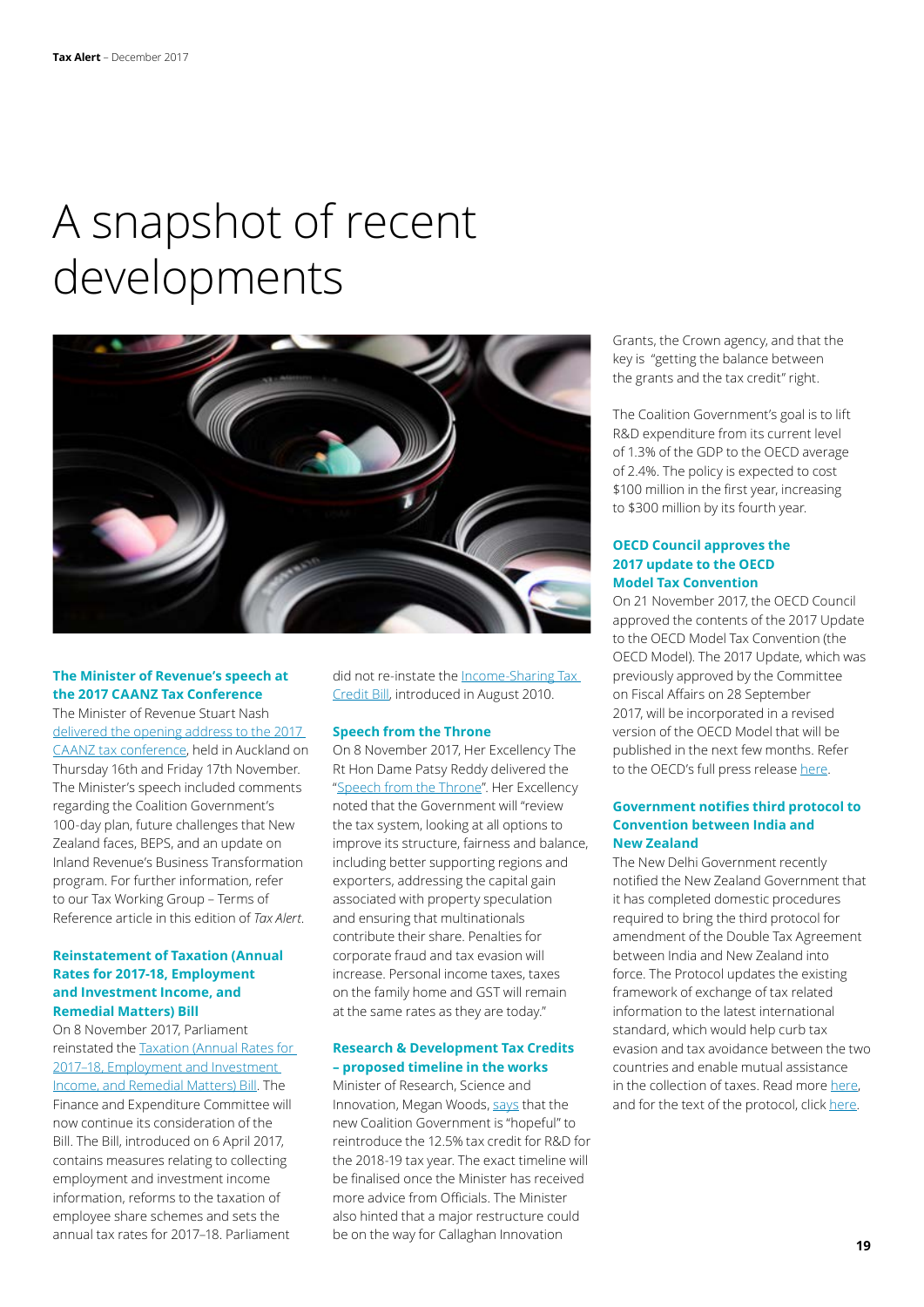#### **Binding Rulings – Effect of the Commissioner changing her mind in relation to the application of section BG 1**

Inland Revenue has released a draft Question We've Been Asked [\(PUB00318\)](http://www.ird.govt.nz/public-consultation/current/public-consultation-pub00318.html) considering what would happen if the Commissioner issues a binding ruling for an ongoing arrangement, but later changes her mind as to how the general antiavoidance rules apply to that arrangement. The item concludes that the Commissioner is entitled to apply a new interpretation of the law following the expiry of the ruling, as long as this does not have the effect of reversing the tax outcomes in the period covered by the ruling.

The deadline for comment on this item closes on 20 December 2017.

#### **When is income from a cash dividend paid on ordinary shares derived?**

This draft Question We've Been Asked (PUB00296) considers the timing differences between cash basis and accrual basis taxpayers (other than when a specific timing regime applies). It also considers the tax treatment of dividends derived from closely held companies where more diverse practices concerning dividends can arise. Once finalised, the draft QWBA is intended to apply from the income year commencing 1 April 2018, or the first day of any income year starting after 1 April 2018 where a non-standard balance date applies.

The deadline for comment closes on 22 December 2017.

#### **CAANZ and TMNZ Annual IR Satisfaction Survey**

Chartered Accountants Australia and New Zealand (CAANZ) and Tax Management NZ (TMNZ) have commissioned their annual survey of the views of members in public practice (i.e. tax agents, tax professionals) and businesses on Business Transformation, the new provisional tax rules and AIM.

Some highlights from survey's results include:

- **•** In relation to the administration of GST online via myIR, 60% of respondents believe that filing GST returns online was working well.
- **•** Three quarters of respondents in public practice believe that their clients will be better off due to the new provisional tax changes. In contrast, only 36% of respondents from the business sector believe that the new provisional tax changes are positive.
- **•** Most respondents in the business sector agree that the new provisional tax calculation method, AIM, will provide more certainty around provisional tax. However, only 24% of those in public practice believe that their clients would use AIM, decreasing from the 38% recorded last year.
- **•** Other unsatisfactory areas included lengthy phone calls and wait times for phone calls with Inland Revenue.

Read the press release and download the results from the full survey [here](https://www.charteredaccountantsanz.com/news-and-analysis/media-centre/press-releases/chartered-accountants-want-training-from-ir-ahead-of-tax-system-changes).

#### **When is an arrangement considered to be "materially different" from the arrangement identified in a private or product ruling?**

On 27 November 2017, Inland Revenue released a draft Questions We've Been Asked [\(PUB00319](http://nzwired/tax_and_private/Documents/2017 Weekly Highlights/46-PUB00319.docx?d=wa0c232caf8664752acd843b03c39c048)) considering when a revised arrangement is considered to be "materially different" from the arrangement identified in a private or product ruling.

The draft item concludes that if the revised arrangement is revised to the extent that it is capable of affecting the tax outcome referred to in the ruling, the revised arrangement will be considered as "materially different" from the ruling identified in a private or product ruling.

Deadline for comment on this item closes 31 January 2018.

#### **2017 Deloitte Top 200 Awards**

Deloitte New Zealand held its annual Top 200 awards on 23 November 2017. The awards evening acknowledged business excellence and noteworthy leadership across 10 award categories. The finalists and winners of the 2017 Deloitte Top 200 Awards are listed [here](https://www2.deloitte.com/nz/en/footerlinks/pressreleasespage/2017-deloitte-top-200-awards.html).